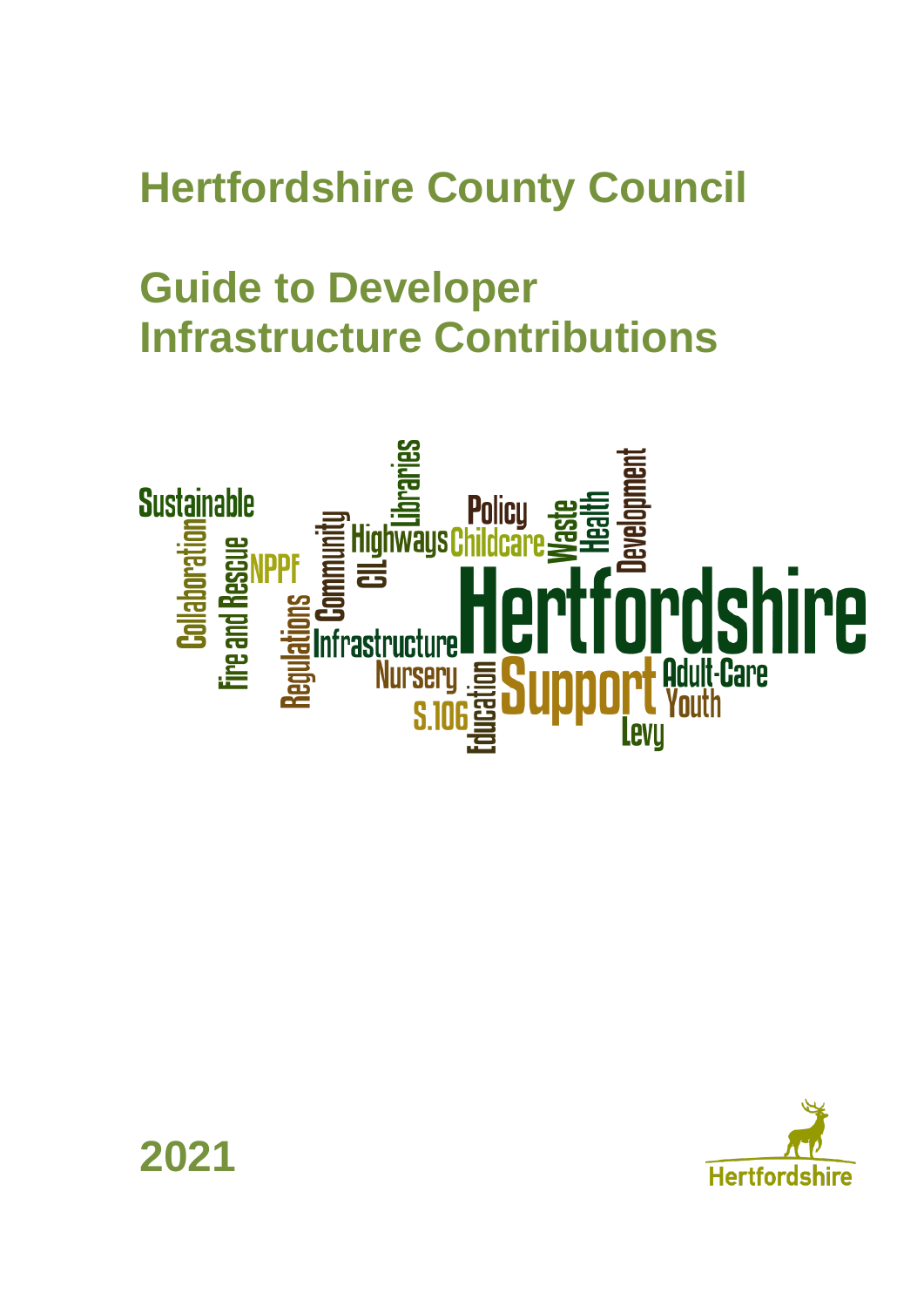# **Foreword**

Planning for infrastructure provision is critical to ensure infrastructure is in the right place, made at the right time and sufficient to unlock opportunities into the future. The future approach to infrastructure planning and delivery in Hertfordshire will necessarily need to be funded by a variety of funding mechanisms and promoters of development sites will need to play their part. It is important that the infrastructure requirements identified to mitigate the impact of development are funded by developer contributions. This is fundamental to ensuring the delivery of good places, designed sustainably and without adding further stress to the infrastructure network.

Hertfordshire authorities have identified housing growth needs over the 13 year period to 2031 of on average requiring delivery of 6,425 dwellings per annum. This is a total housing supply of 83,530 dwellings that are expected between 2017/18 and 2031/32. ONS Population projections forecast a population increase of 107,400 people and 44,650 additional jobs are projected by the East of England Forecasting Model.

The Hertfordshire Infrastructure & Funding Prospectus 2018–2031 is a comprehensive piece of work documenting the scale of the growth challenging and highlighting infrastructure priorities for Hertfordshire. The document outlines a total projected infrastructure funding cost of £5.7bn and a projected funding gap of £3.59bn. To assist in bridging the gap, this Guide provides a transparent approach to how Hertfordshire County Council will work with developers through early engagement in the planning process.



Stephen Boulton Hertfordshire County Councillor Executive Member for Growth, Infrastructure & Planning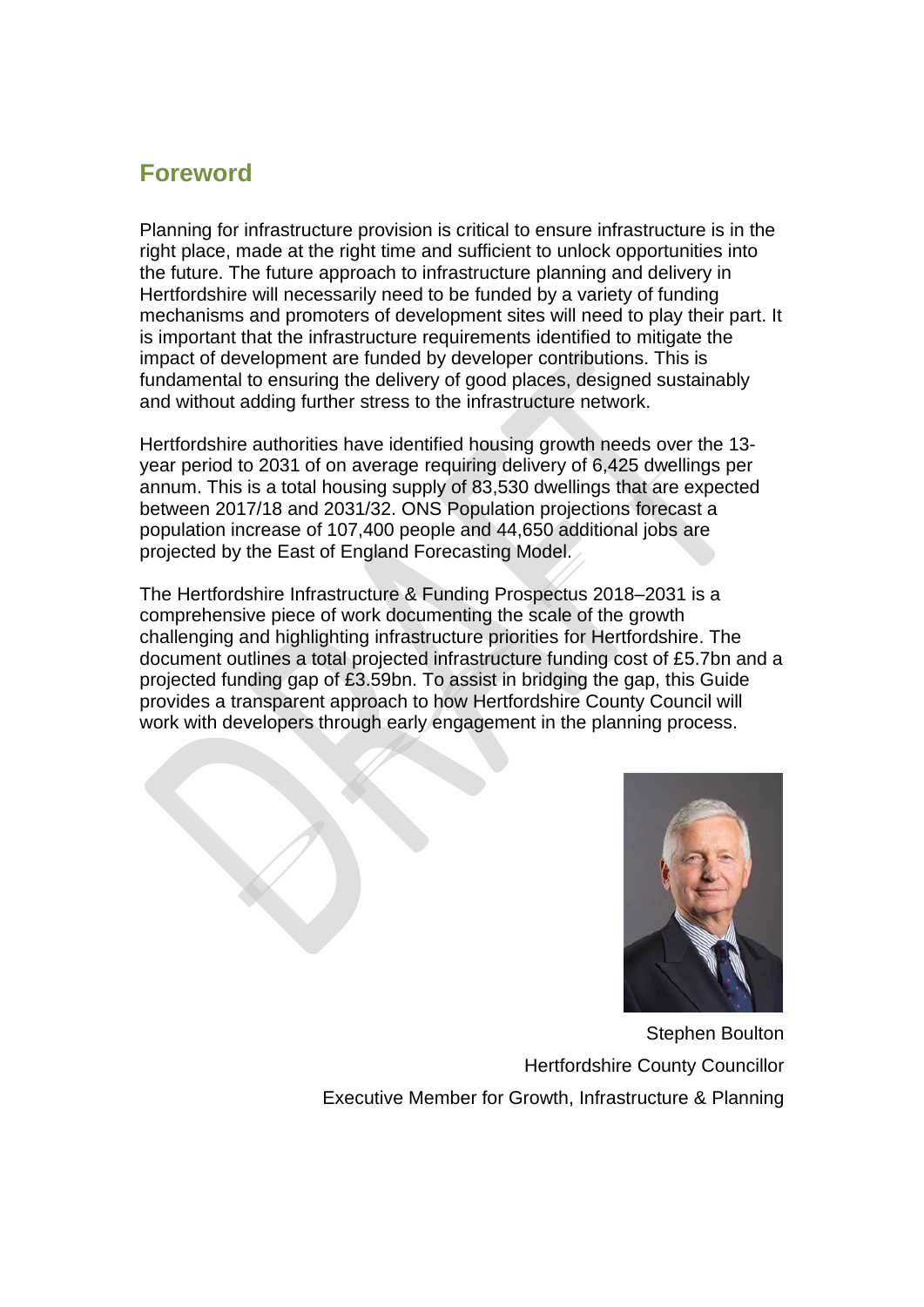# **Contents**

| <b>Chapter</b>    | <b>Title</b>                                                  | Page |
|-------------------|---------------------------------------------------------------|------|
| 1.0               | <b>Introduction</b>                                           | 1    |
| 2.0               | <b>Hertfordshire</b>                                          | 4    |
| 3.0               | <b>Hertfordshire County Council: Contributions</b>            | 15   |
| 4.0               | <b>Hertfordshire County Council: Land</b><br><b>Transfers</b> | 20   |
| 5.0               | <b>Hertfordshire County Council: Process</b>                  | 22   |
| <b>Appendix 1</b> | <b>Contacts</b>                                               | 27   |
| <b>Appendix 2</b> | <b>Land Specification</b>                                     | 30   |

# **Technical Appendices**

| 1              | <b>Transport</b>                     |
|----------------|--------------------------------------|
| $\mathbf{2}$   | <b>Education: Early Years</b>        |
| 3              | <b>Education: Mainstream Schools</b> |
| 4              | <b>Education: Special Schools</b>    |
| $5\phantom{.}$ | YC.                                  |
| 6              | Libraries                            |
| 7              | <b>Waste</b>                         |
| 8              | <b>Fire and Rescue Services</b>      |
| 9              | <b>Adult Social Care</b>             |
|                |                                      |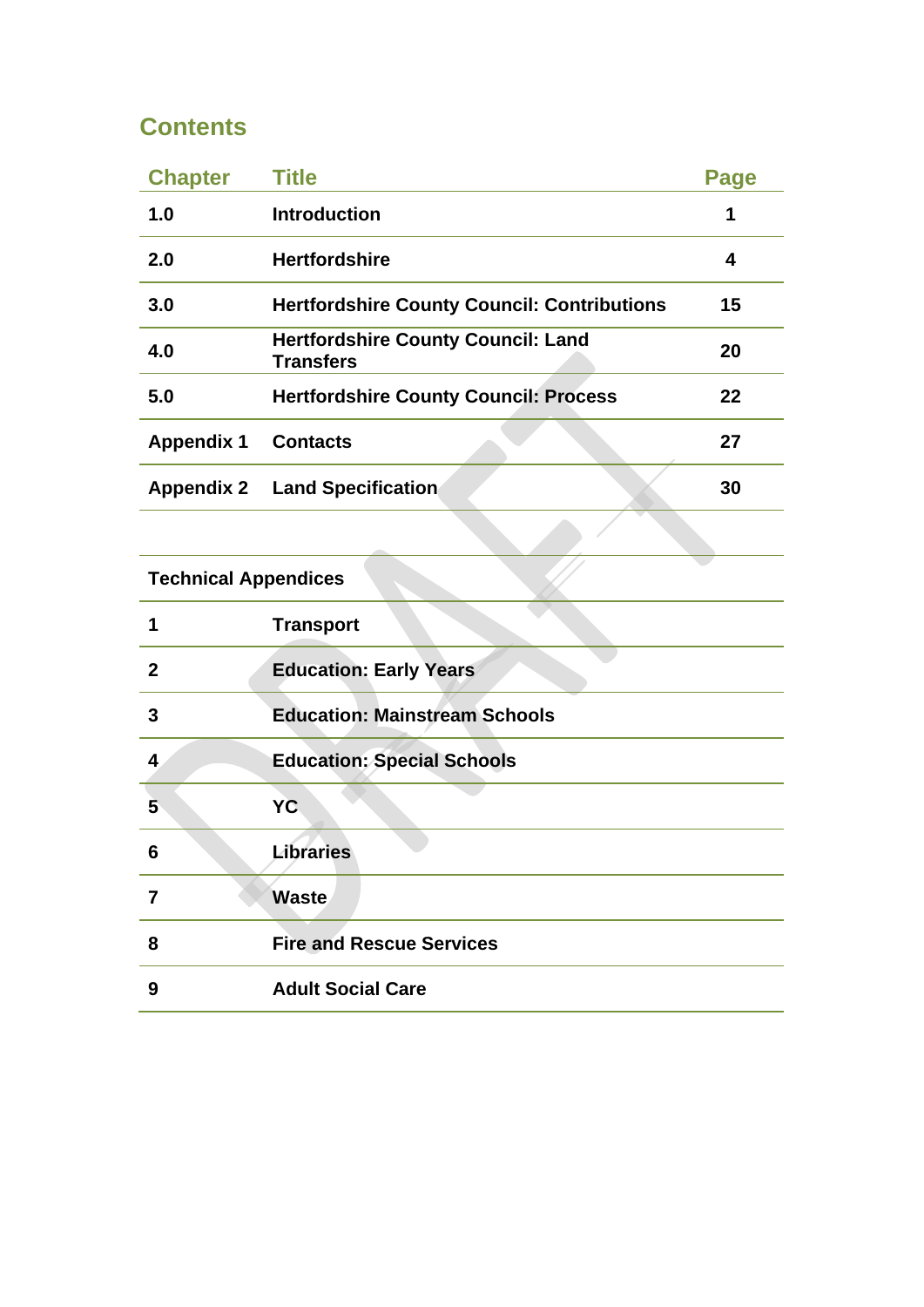# **1.0 Introduction**

# **1.1 The Purpose of this Guide**

- 1.1.1 The town planning process makes places better and more sustainable balancing the social, economic and environmental effects to shape the way new communities grow. Healthy place making is supported by the development of infrastructure to support the way in which new communities will live. Planning obligations play a key part in the process of development, ensuring that infrastructure is timely, well-located and accessible.
- 1.1.2 This Guide provides a Hertfordshire overview of obligations which may be sought as part of the planning process followed by a focus on those obligations which might be sought by the county council to mitigate the impact of development. It replaces the previous Hertfordshire County Council policy document "Planning Obligations Guidance - Toolkit for Hertfordshire (Hertfordshire County Council's requirements)" approved in January 2008.
- 1.1.3 This Guide reflects the changes brought about by the introduction of the Community Infrastructure Levy (CIL) Regulations 2010 and includes changes to county council service delivery. It is further designed to identify the county council's approach to the negotiation, preparation and completion of planning obligation agreements to developers; the District/Borough Councils; and other interested parties.
- 1.1.4 Following the publication of the Government White Paper, Planning for the Future<sup>1</sup>, it is clear that significant changes may be proposed. Until such time as a new mechanism is enacted, the county council intends to refer to this Guide to support requests for developer contributions.
- 1.1.5 This Guide will be considered for review to reflect legislative changes, government guidance and as guidance and evidence to support county council representations is developed. Significant changes will be subject to further consultation.

# **1.2 The Status of this Guide**

1.2.1 This Guide is not a statutory planning document unless adopted as such. It is a Guide with reference documents. Hertfordshire local planning authorities have the responsibility of weighing up the importance of this Guide and the identified planning obligations against competing requirements/issues when considering planning applications.

<sup>1</sup> <https://www.gov.uk/government/consultations/planning-for-the-future>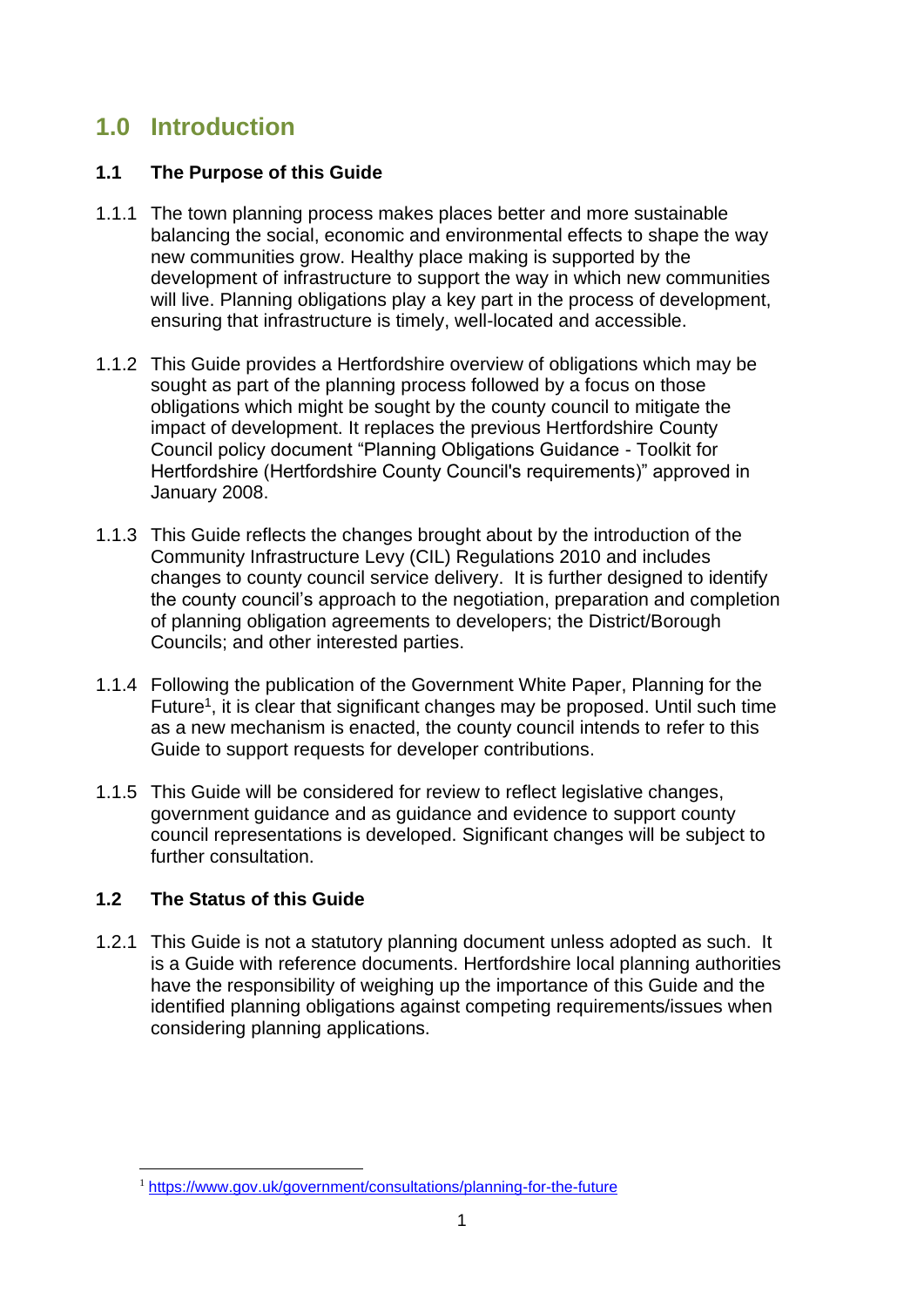# **1.3 The Legislative Framework**

- 1.3.1 **The Town and Country Planning Act** (1990) sets out the statutory provisions for planning obligations in Section 106 agreements (more commonly known as S106). Planning obligations may:
	- restrict development or use of the land in any specified way;
	- require specified operations or activities to be carried out in, on, under or over the land;
	- require the land to be used in any specified way; or
	- require a sum or sums to be paid to the authority on a specified date or dates or periodically.
- 1.3.2 **[The Planning Act](http://www.legislation.gov.uk/ukpga/2008/29/contents)** (2008) introduced a new system for approving major infrastructure of national importance, such as waste facilities, and replaced current regimes under several pieces of legislation. A key area of the Act was the introduction of CIL to finance infrastructure.
- 1.3.3 **The [National Planning Policy Framework](http://www.communities.gov.uk/planningandbuilding/planningsystem/planningpolicy/planningpolicyframework/)** (NPPF) is designed to make the planning system less complex and more accessible, to protect the environment and to promote sustainable growth. The NPPF cross references the specific legislative framework outlined in the Community Infrastructure Levy Regulations 2010 (as amended).
- 1.3.4 **P[lanning Practice Guidance](http://planningguidance.communities.gov.uk/)** adds further context to the NPPF and it is intended that the two documents should be read together. There are more than 40 pieces of guidance, including on CIL and Planning Obligations.
- 1.3.5 This Guidance is clear that plans should 'seek to meet the development needs of their area, including community facilities such as schools'<sup>2</sup> .
- 1.3.6 The **[Community Infrastructure Levy Regulations](http://www.legislation.gov.uk/all?title=community%20infrastructure%20levy)** (2010) were introduced by the Planning Act 2008 as a tool for local authorities in England and Wales to help deliver infrastructure to support the development of their area. The CIL Regulations came into force on 6 April 2010 and a development may be liable for a charge under CIL, if a local planning authority (LPA) has chosen to set a charge in its area. CIL is not mandatory and under the current legislative context, county councils are unable to adopt a CIL.
- 1.3.7 The legal tests for when a planning obligation can be applied are set out in Regulation 122 (R122) of the CIL Regulations. The three tests of R122 are summarised below. A planning obligation may only constitute a reason for granting planning permission for a development if the obligation is:
	- necessary to make the development acceptable in planning terms;
	- directly related to the development; and
	- fairly and reasonably related in scale and kind to the development.

<sup>2</sup> [Healthy and safe communities, paragraph 8.](https://www.gov.uk/guidance/health-and-wellbeing)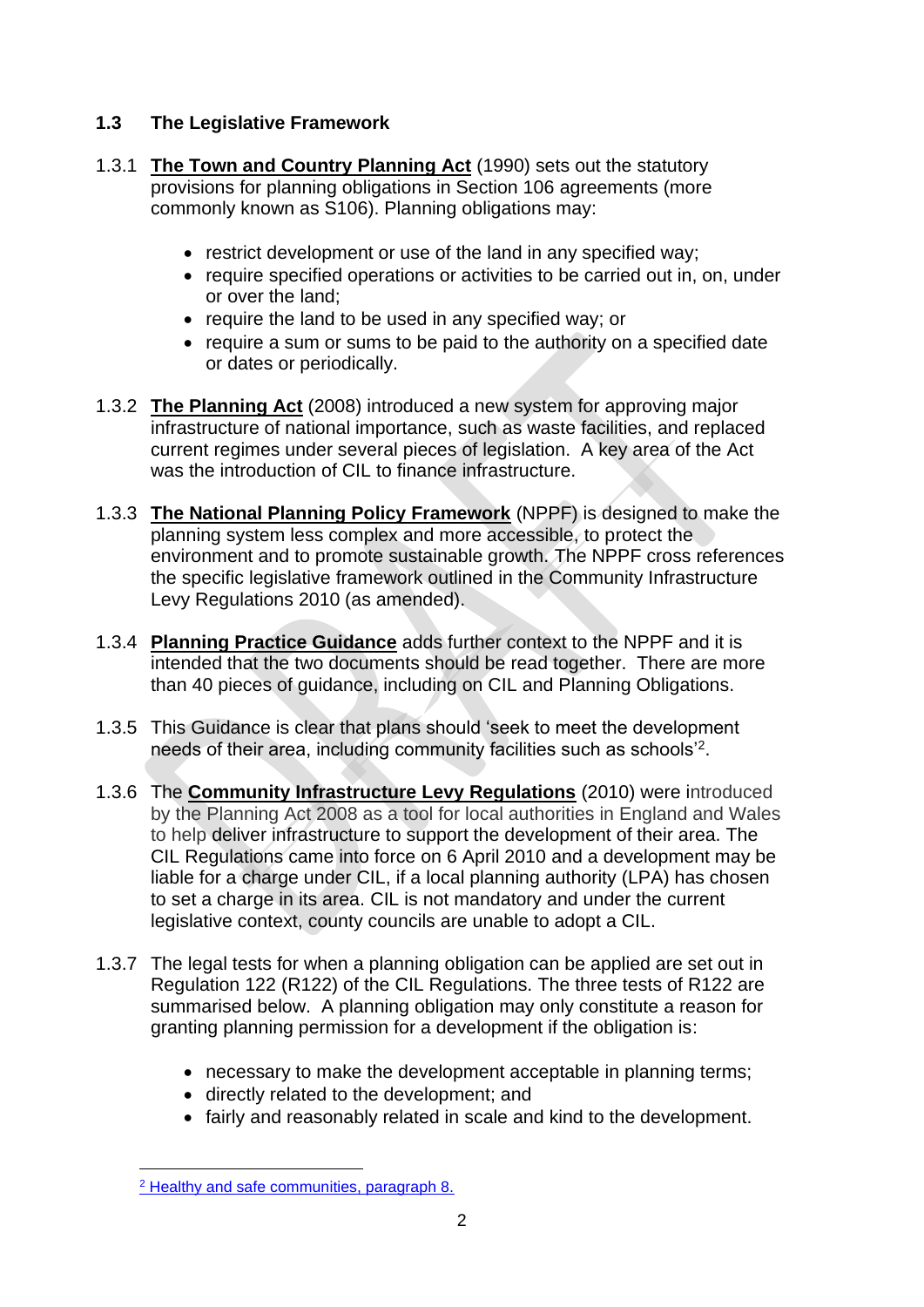1.3.8 Further information on CIL and CIL charges in those areas adopting a charge are available on the District and Borough websites. Links to those websites can be found in Appendix 1.

# **1.4 The interaction between S106 and CIL**

- 1.4.1 Where a local planning authority has adopted a CIL Charging Schedule, the way in which service providers seek developer contributions changes. Projects which may have previously been funded by planning obligations in S106 agreements might now be funded via the CIL mechanism. Except where charging authorities expect specific projects or types of project to be wholly funded by a CIL, the county council will use this Guide to outline the process for seeking planning obligations on behalf of service areas.
- 1.4.2 The CIL Regulations (as amended in September 2019) no longer impose a 'pooling restriction' on the use of planning obligations to fund the same type of infrastructure or infrastructure project, and an infrastructure project may receive funding from both CIL and Section 106.<sup>3</sup>
- 1.4.3 The collection, distribution and prioritisation of CIL funding is the responsibility of each charging authority. In coordination with our local authority stakeholders, the information within this Guide and the technical appendices may be referred to by the county council when seeking the allocation of CIL funding from a CIL charging authority. This may assist in the justification of appropriate levels of CIL towards projects which reflect the impact of growth.
- 1.4.4 In line with the current legislative context, the county council will ensure its obligations are handled in a fair, open and reasonable way and that they enable development to go ahead which would otherwise be refused. Planning obligations can relate to matters other than those covered by the planning permission provided there is a relationship between the planning obligation and the planning permission. Unacceptable development should never be permitted because of unnecessary or unrelated benefits offered by applicants.

<sup>3</sup> [Securing developer contributions for education \(publishing.service.gov.uk\)](https://assets.publishing.service.gov.uk/government/uploads/system/uploads/attachment_data/file/909908/Developer_Contributions_Guidance_update_Nov2019.pdf)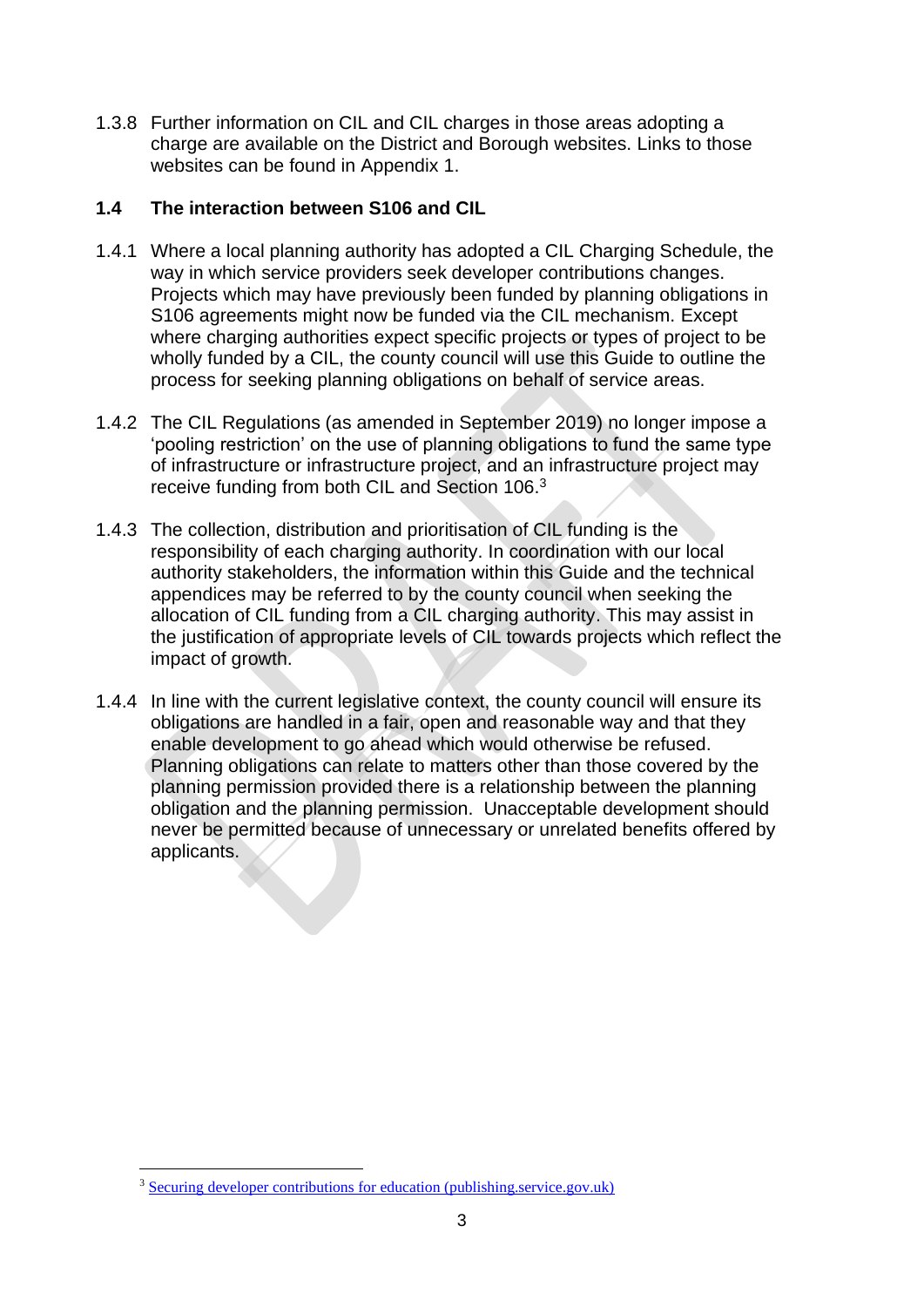# **2.0 Hertfordshire**

# **2.1 The making of place**

- 2.1.1 "The creation of high quality buildings and places is fundamental to what the planning and development process should achieve."<sup>4</sup> The NPPF clearly sets out that the Local Plan will set out the overall strategy for the pattern, scale and quality of development and this will involve the scale of infrastructure required to support the successful delivery of the Plan.
- 2.1.2 Investment in good place-making and masterplanning can be financially rewarding for developers and ultimately emotionally rewarding for residents. Whether in the physical design characteristics, the creation of new homes or businesses, job creation, biodiversity, addressing climate change or a place which provides a general sense of well-being, there are many factors which combine to create a place. New neighbourhoods are supported by fundamental buildings blocks, infrastructure, and the timely and appropriate location of that infrastructure can provide the foundation of the future place.
- 2.1.3 The county council is wholly supportive of masterplanning, to define and illustrate a vision for the place which is understood by all of the stakeholders in the development process. This includes existing residents and potential future residents.
- 2.1.4 Designing higher densities at transport nodes, walkable neighbourhoods which prioritise walking and cycling as the natural first option requires careful masterplanning, helps support healthier lifestyles, promotes community engagement in places where people can come together, children can play and supports local businesses. And overall can increase land value. People should be prioritised over cars.
- 2.1.5 Schools can play an important part of the masterplanned design, helping shape a focus at neighbourhood centres, combined with other community uses, parents drop kids off by foot, use shops, coffee shops etc.
- 2.1.6 Place-making and good design is supported by the timely delivery of infrastructure. Unlocking development and achieving housing delivery is sometimes restricted by financial cashflows. Government has recognised this issue through opportunities to bid for funding streams which unlock development schemes through the early delivery of infrastructure projects. The county council encourages the early delivery of infrastructure to support place-making, creating new neighbourhoods with the opportunity for residents to come together in shared space, community buildings and the public realm.
- 2.1.7 The continued stewardship of the place also creates a sustainable legacy, maintaining a high-quality place. This might cover a wide range of assets ordinarily managed by a variety of organisations. A commitment to the long-

<sup>4</sup> [Paragraph 124, National Planning Policy Framework, 2019](https://www.gov.uk/government/publications/national-planning-policy-framework--2)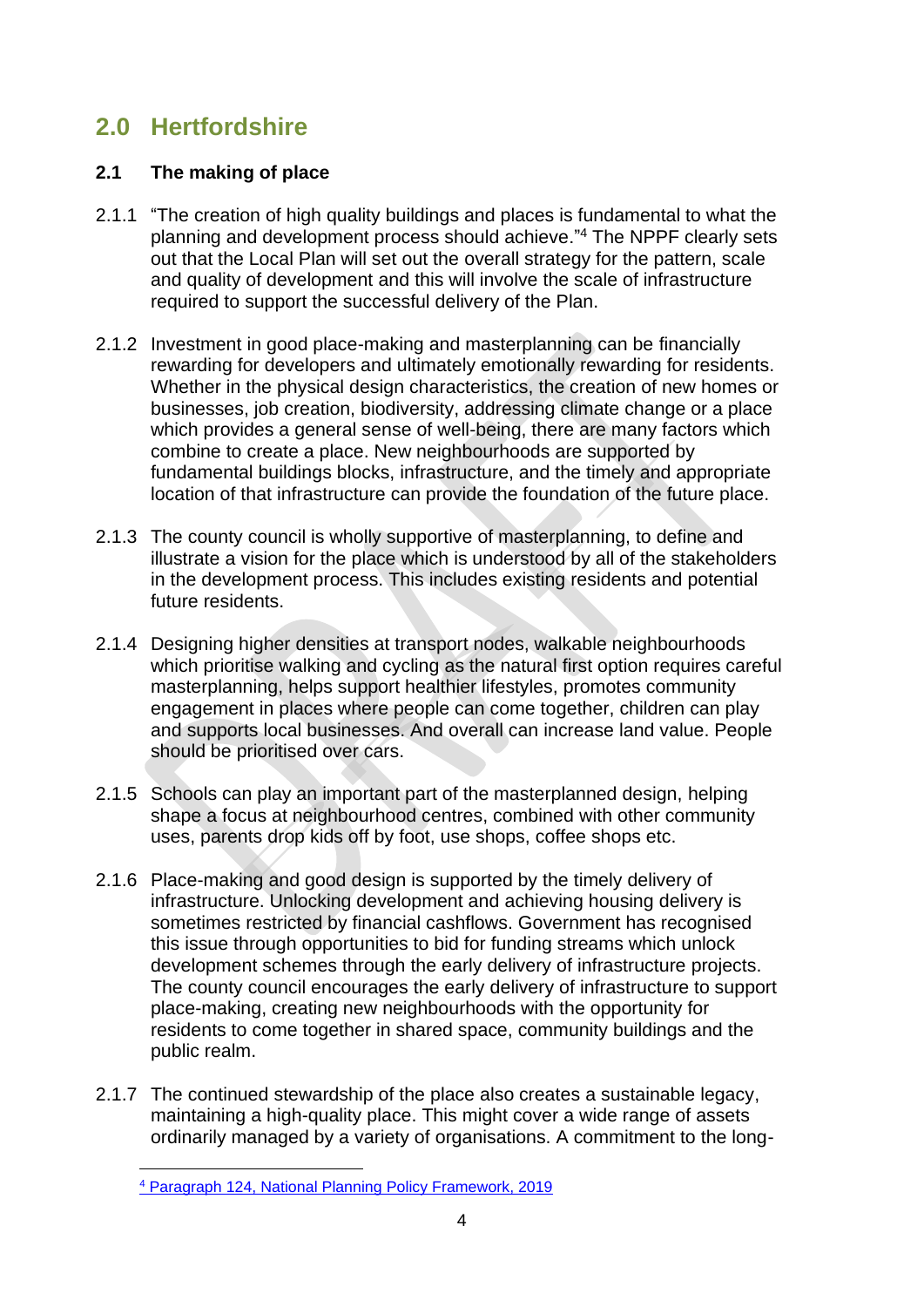term stewardship of assets is part of the development process. Particularly for larger development sites, long-term funding for community assets needs to be explored at an early stage to ensure these considerations are protected, from the outset, in new developments.

- 2.1.8 A commitment to long-term stewardship puts people at the heart of delivering successful places, maintaining the quality of new facilities for new and existing residents. For developers it can add value to a development from the outset, create confidence in the place. For local authorities this can assist in minimising financial liabilities enabling any surplus to be reinvested, providing greater value to the community.
- 2.1.9 The county council is able to coordinate with developers to discuss how stewardship might best be approached. Not every situation is the same but there are various stewardship models available and the county council welcomes early engagement to protect these principles.

# **2.2 Sustainability and Climate Change**

- 2.2.1 In 2019 the Climate Change Act was amended to include the legislative target for the UK to be a net zero greenhouse gas emissions country by 2050. Like many organisations (including the District and Borough Councils in Hertfordshire), Hertfordshire County Council declared a Climate Emergency in July 2019 and committed to preparing the [Sustainable](https://www.hertfordshire.gov.uk/microsites/sustainable-hertfordshire/sustainable-hertfordshire.aspx)  [Hertfordshire Strategy.](https://www.hertfordshire.gov.uk/microsites/sustainable-hertfordshire/sustainable-hertfordshire.aspx) This declaration was made in response to the need to act locally, having observed the global impacts of climate change including those from within Hertfordshire; dry riverbeds, reduced water supply, intense weather events, localised flooding and Hertfordshire specific loss of habitat and species.
- 2.2.2 The county council is very aware that we cannot take action alone and in parallel to the work of the county council, the Leaders and CEXs of each Hertfordshire local authority unanimously agreed that a countywide approach to tackling climate change and ensuring sustainable development principles are at the forefront of the growth agenda. The Hertfordshire Climate Change and Sustainability Partnership consists of all the Hertfordshire local authorities and the Local Enterprise Partnership (LEP). Four priority areas for action are identified as: Water, Carbon, Biodiversity and Transport. Officer working groups support the partnership to prepare action plans for each of the priority areas and these action plans will cover; resilience, mitigation and adaptation. It is very keenly recognised that planning has a significant role to play in the development and implementation of suitable policies and this will be reflected in engagement and the delivery of projects required to mitigate the impact of development.

# **2.3 Infrastructure Contributions**

2.3.1 Hertfordshire County Council is responsible for delivering and maintaining much of the large-scale infrastructure that its residents and businesses require, such as roads, schools, waste disposal services and libraries.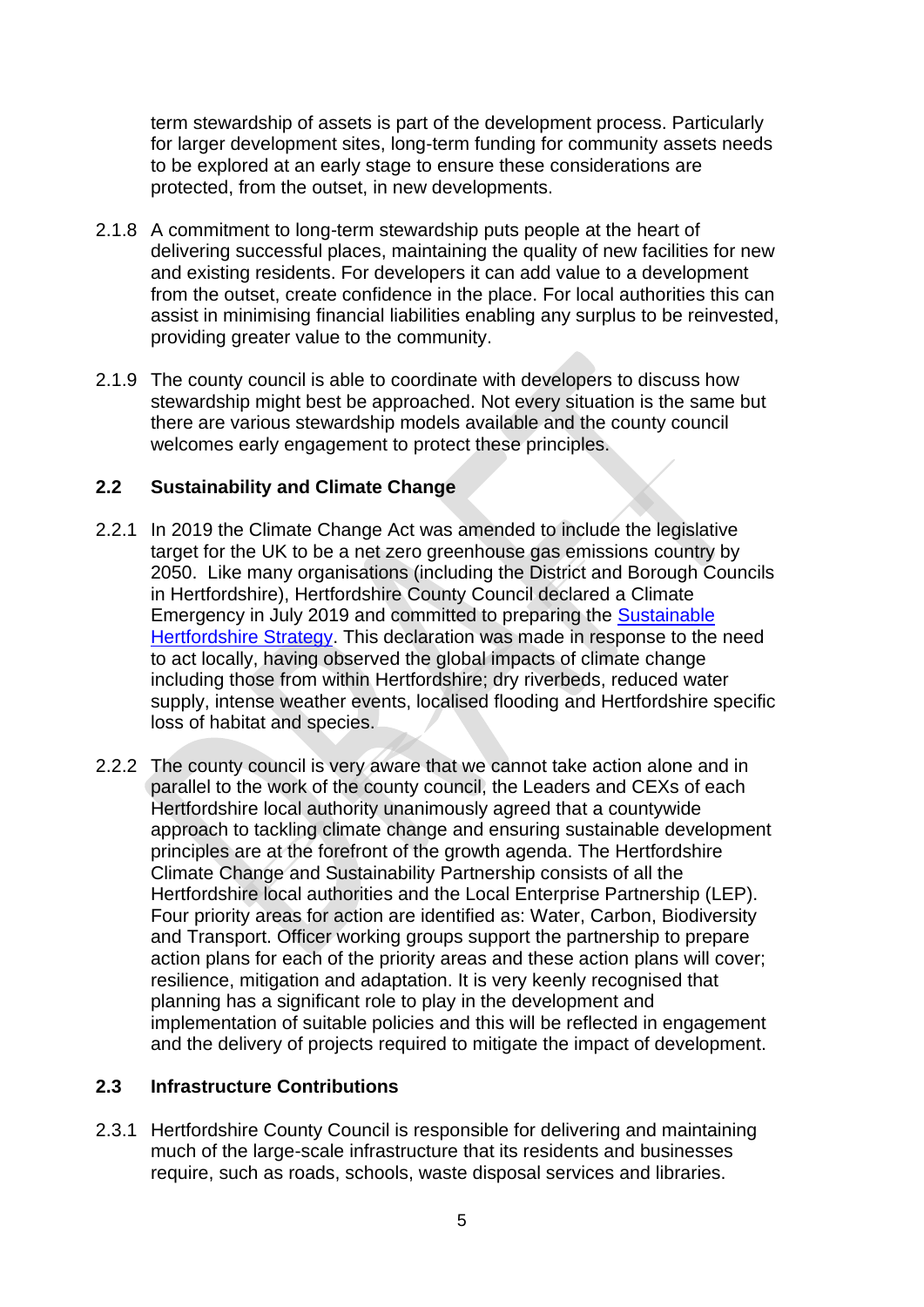- 2.3.2 Local services are also provided by the appropriate local authority (City, Borough or District Councils). There are eleven local planning authorities in Hertfordshire (including the County Council). These local authorities plan for services such as affordable housing, waste collection, leisure and recreation services. The local authorities may seek developer contributions towards the infrastructure for which they are responsible.
- 2.3.3 The authorities also consult with other infrastructure providers to understand the complete needs of infrastructure required to mitigate the impact of development. This might, for example, include Highways England, the NHS, the Hertfordshire Constabulary and the Environment Agency.
- 2.3.4 The following paragraphs briefly outline those types of infrastructure which may be secured by developer contributions in Hertfordshire. This chapter does not necessarily present an exhaustive list. The level and range of developer contributions will be the subject of negotiation between the local planning authority and developer.

Not all of the infrastructure types indicated below are requested by the county council, this chapter is intended to be an indication of the different types and organisations involved in this work for Hertfordshire generally. Developers should contact the local planning authority for further advice.

## **Affordable housing**

2.3.5 Affordable housing includes social rented, affordable rented and intermediate housing, provided to specified eligible households whose needs are not met by the market. It can be a new-build property or a private sector property that has been purchased for use as an affordable home. Most residential development proposals in Hertfordshire will require the provision of on-site affordable housing provision that meets the needs of all resident groups. Local planning authorities will define affordable housing policies through their Development Plan and further information is available from each Hertfordshire authority using the links shown in Appendix 4.

## **Adult Care Services**

2.4 There are a number of proposed projects which are identified to meet very specific needs of people accessing adult care services in Hertfordshire. For mental health needs, these might include small blocks of 12 or so flats with an on-site office, in a number of areas. In addition, there is a need for moveon accommodation of self-contained flats in general needs accommodation. For vulnerable people this includes support currently provided to a range of groups such as women fleeing domestic violence; homeless single people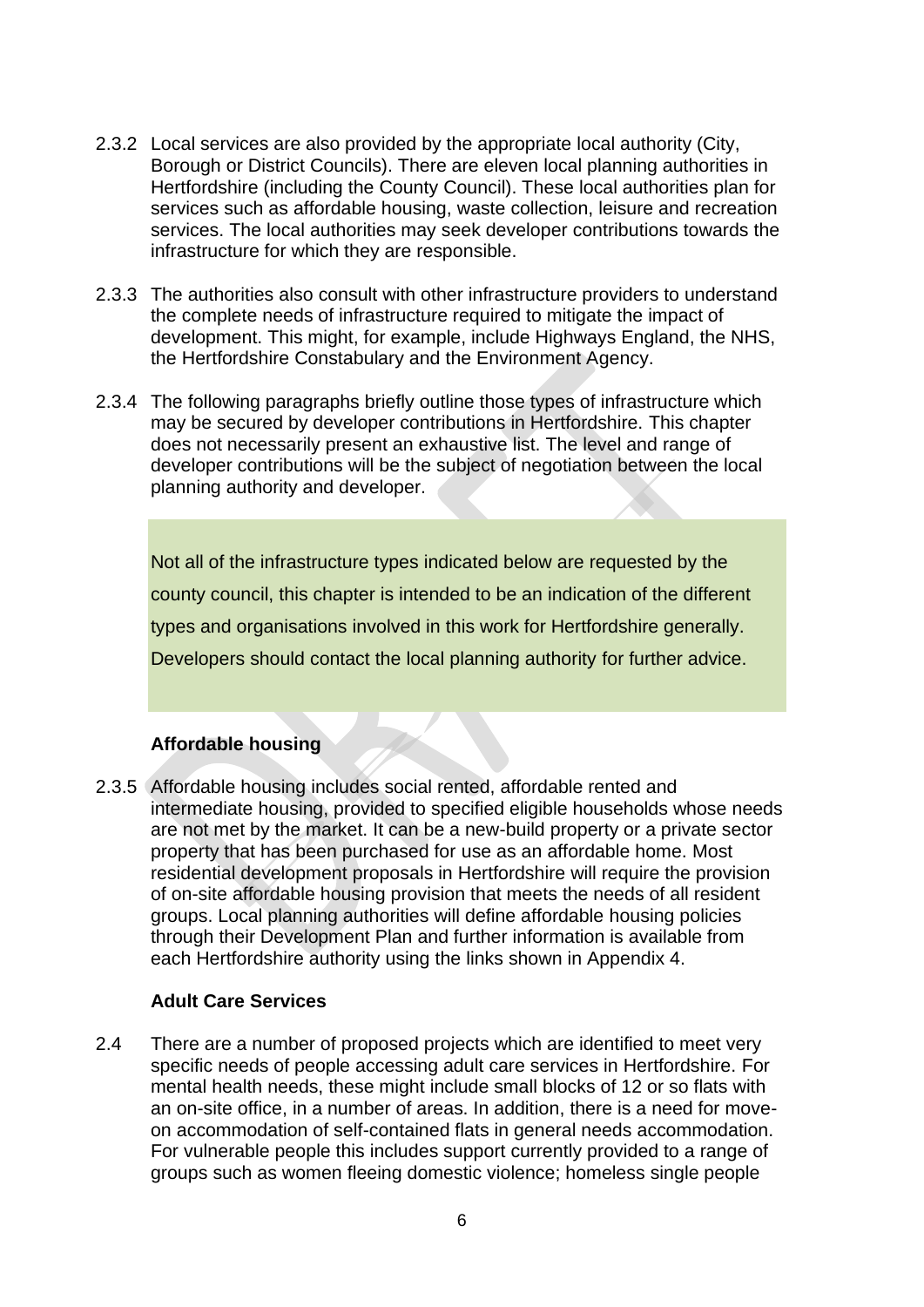and families, and people with substance misuse problems. Where there is an identified local need which will be exacerbated by new development, contributions will be sought towards on-site or off-site projects to meet new demand.

2.5 The county council has developed design guidance which details the preferred geographical location and layouts for some adult care services and developers are advised, particularly for larger strategic sites where on-site provision may be sought, to seek early engagement to support the development of masterplans.

# **Air quality**

2.6 Local authorities in the UK have a responsibility under Local Air Quality Management (LAQM) legislation to review air quality. Where concentrations exceed [national objectives,](http://www.legislation.gov.uk/uksi/2000/928/contents/made) measures should be put in place to reduce emissions, and be reported in the local Air Quality Action Plan (AQAP). Most such Action Plans are designed to address difficulties in complying with national objectives for either NO<sup>2</sup> or PM10. In some instances, it may be necessary to seek developer obligations towards improvement measures either via direct delivery of a project or via a financial contribution to a project serving a wider local area.

## **Ambulance service**

2.7 Where new development would require improvements to expand provision and/or the redistribution or re-organisation of ambulance services to meet new areas of demand it may be necessary to seek obligations towards the ambulance service. This may be part of hub projects to co-locate blue-light services (with the police and fire services).

# **Archaeology**

2.8 In most cases, the investigation and recording of archaeological remains can be covered by planning condition. However, in some circumstances a planning obligation may be necessary and could cover, for example, the deposit and storage of archaeological artifacts. Early engagement with specialist county council officers is advised.

## **Community centres/ halls**

- 2.9 Community centres can act as a social focus for new communities and they may play an important part in the development of new relationships for residents. A community centre might act as a hub for a variety of public and private uses and where there is an identified need for a new centre or hall a variety of infrastructure providers might be interested in accessing space.
- 2.10 Community centres can provide for a co-location of many services such as: blue-light services (with access to lockable storage space for equipment); health services (with access to private consulting space); libraries (with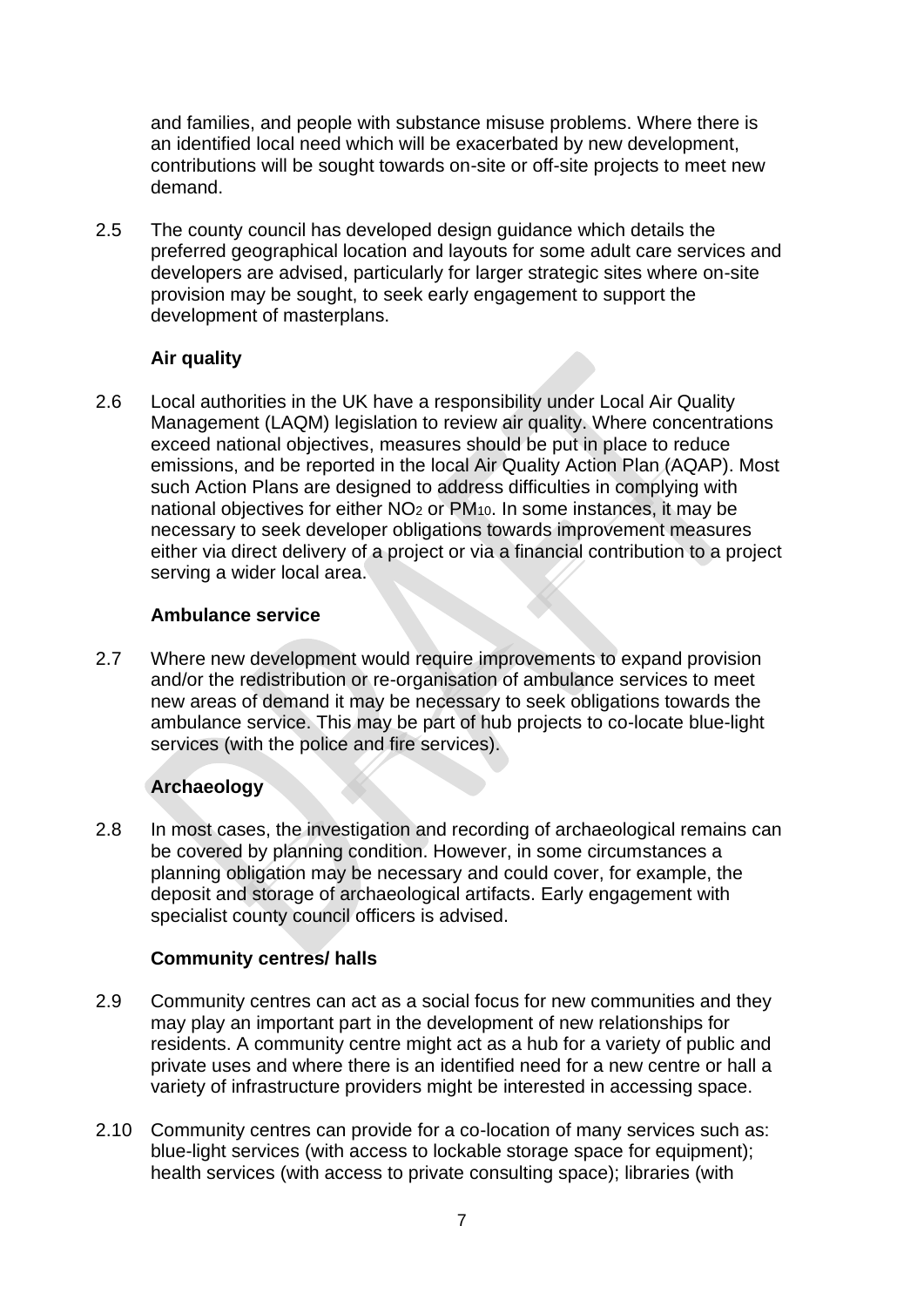potential to support roll-able shelving for books or storage for digital project work); play space for early years education groups; community meeting groups; and youth clubs.

2.11 Where community centres or halls are required, the transfer of land and buildings might be dealt with via a S106 agreement. Where existing centres or halls can expand or improve their provision to meet additional demand, it may be appropriate to provide financial contributions for off-site provisions.

# **Cultural facilities**

2.12 Demand for improvements to museums, galleries or theatres would ordinarily be outlined within the Development Plan although smaller projects such as public art installations may not. Where obligations can be supported by a clear evidence of need and/or policy, and where they meet the tests for S106, developer contributions or on-site provision (for example as part of town centre regeneration projects) may be identified as part of a S106.

# **Digital connectivity**

- 2.13 Digital connectivity has the ability to dramatically alter the way in which we live, work, travel, learn and access services. Some Hertfordshire authorities have adopted specific policy in their Development Plan which guides the expectations for new developments, further information is available from each Hertfordshire authority using the links shown in Appendix 4.
- 2.14 Whilst direct financial contributions might not be sought for the delivery of digital access (i.e. cabling in the ground), more and more infrastructure providers are developing projects which rely on fast connectivity to digital networks. Projects which enable access to digital services may be identified to support new development, for example improvements to WIFI projects at a local library or community centre.

## **Education: Early Years**

- 2.15 The county council currently has a number of statutory duties it has to meet regarding free early education (FEE) and childcare which are outlined in a technical appendix which accompanies this Guide. Financial contributions may be sought to help extend existing provision or provide a new facility. Where the development in question also triggers the need for other community facilities it is often appropriate to co-locate early years facilities.
- 2.16 Wholly new provision will be considered on a case by case basis but should be DfE compliant. County council officers can provide details of Ofsted complaint space requirements which can save time and money later in the process of delivery of FEE space. The ability to access known networks of FEE providers and how best to market new accommodation is also a service offered by the county council which can ensure timely provision of facilities to meet demand from early occupations.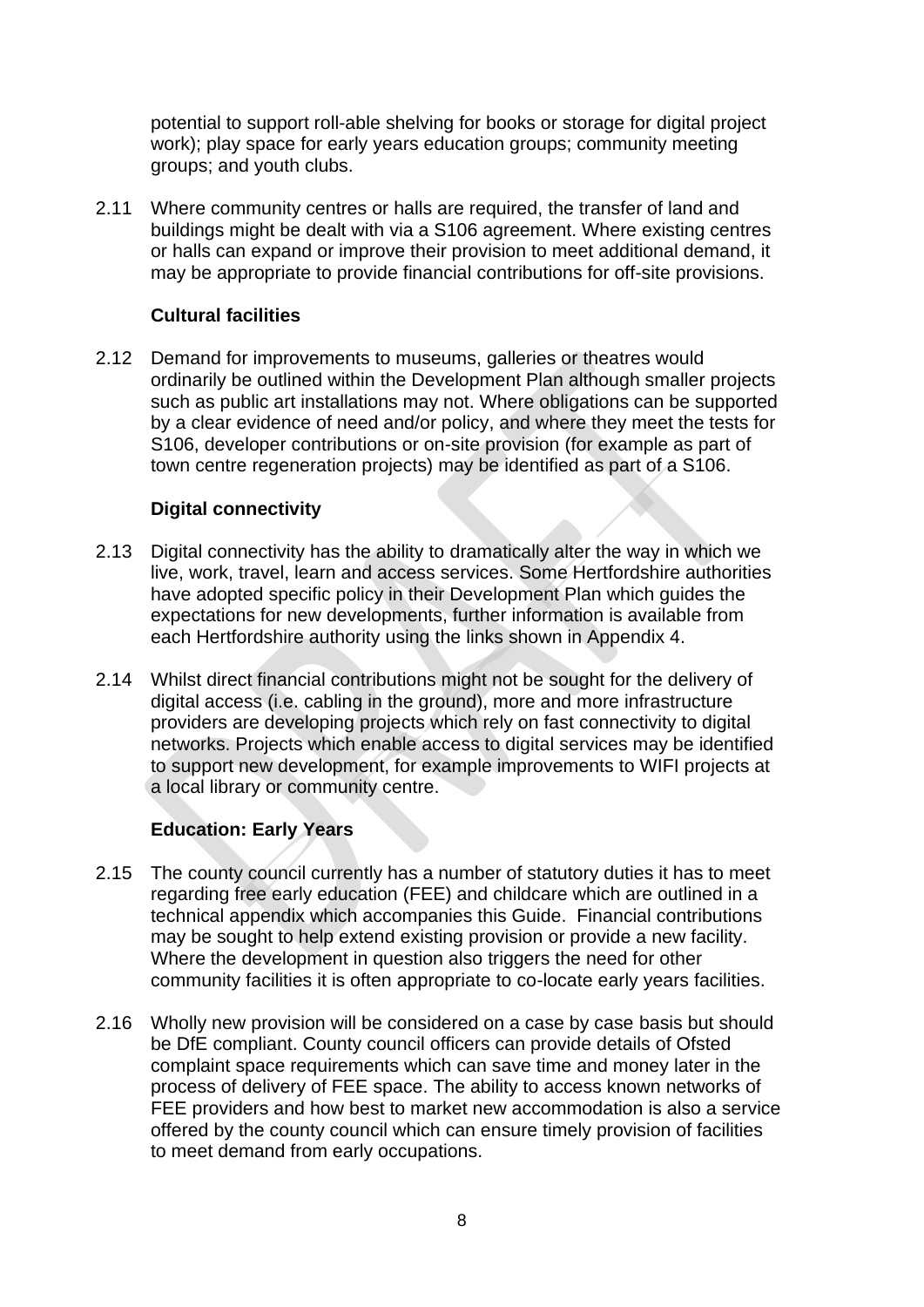## **Education: Mainstream**

- 2.17 The county council is the local authority which has the statutory responsibility for education. It has a duty to ensure that there are sufficient school places to meet the needs of the population now and in the future. Mainstream education provision includes nursery, primary, secondary and post-16 (up to the age of 19) education. In three tier areas primary and secondary education is divided into first, middle and upper education.
- 2.18 Where there is considered to be insufficient capacity in local schools to cater for the development (and other sites if appropriate) planning obligations will be sought. On strategic sites, the provision of land and build costs for on-site schools is usually required. Nursery provision is made at primary schools, while new secondary schools will also offer post-16 education.
- 2.19 Schools play an important part in the establishment of new communities. Community use agreements for school playing fields can also form an important part of on-site open space. This can be one example of providing a more flexible use of the space outside of school operating hours. The county council would advise early engagement for masterplanning purposes on strategic sites.

# **Education: Special Schools and Specialist Provision**

- 2.20 The county council has a duty to promote high standards of education, fair access to education and a general duty to secure the sufficiency of school places. It must consider the need to secure provision for children with Special Educational Needs and Disabilities (SEND), including the duty to respond to parents' representations about school provision. The county council must secure sufficient education and training provision for young people with an Education, Health and Care (EHC) plan up to the age of 25.
- 2.21 Where existing capacity is unable to mitigate the impact of development, the county council will seek planning obligations to create new provision, whether through the expansion of existing special schools or specialist provision, or through the creation of new special schools or specialist resource provision in mainstream schools.
- 2.22 Few, if any, new developments will generate the requirement for an entire new SEND school. However, on strategic sites the county council may seek land allocations for SEND provision through the local plan process to serve a wider need arising from growth across a district or other wider geography.

## **Fire and Rescue service**

2.23 The county council, in its capacity as the Fire and Rescue Authority, has a statutory duty to ensure that all development is provided with adequate water supplies for firefighting. This includes the provision of fire hydrants which may be secured through the planning process.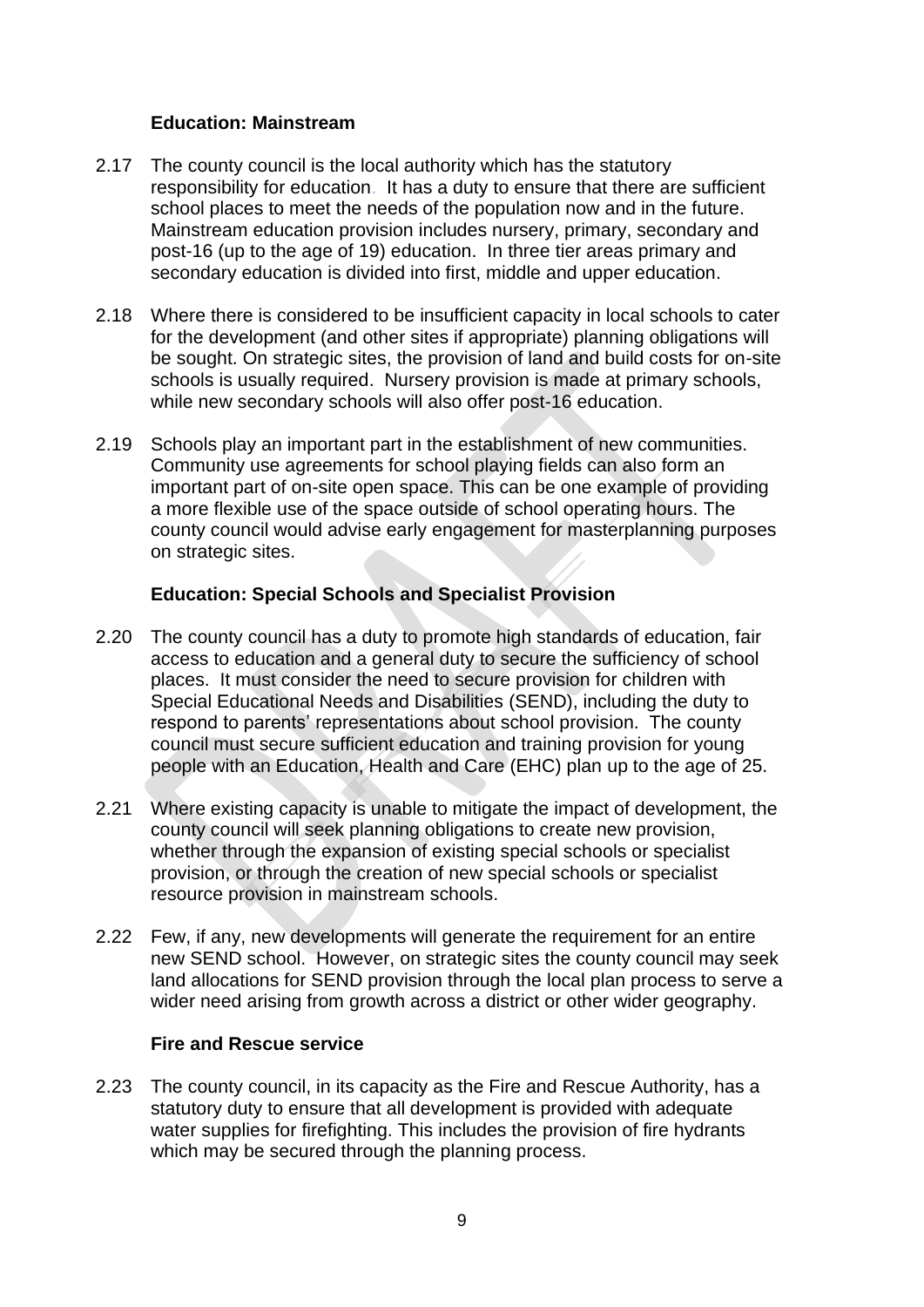2.24 The ability of developments to be adequately served by fire and rescue services will be assessed on an individual basis and impacts may need to be addressed through financial contributions. This may include contributions towards a new blue-light hub, a new fire station or an extension to an existing facility or alternatively, the provision of sprinklers in commercial and/or domestic properties.

## **Green (and blue) infrastructure**

- 2.25 Green infrastructure (sometimes referred to as blue infrastructure in relation to watercourses) can include: parks; fields; woodlands; rivers; wetlands; allotments; and private gardens. Green infrastructure should be networked. Networking urban parks, footpaths and quiet country lanes to open access land provides better access to the countryside and therein provides greater positive benefits to health and wellbeing. Developments may be required to provide onsite projects to support and improve the green infrastructure network, and meet biodiversity net gain requirements, or financial contributions may be sought towards off site projects.
- 2.26 Contributions may also be sought by the local planning authority for the maintenance of green infrastructure as part of any development. On larger development sites, there may instead be a requirement for the establishment of a management company for ongoing maintenance and management of these networks.
- 2.27 Public Rights of Way can form important connections between open spaces and improvements are managed by the county council. Contact with specialist county council officers as part of the application process will confirm any requirements on a case by case basis.

## **Health**

- 2.28 The need for new health service facilities in connection with new development is assessed by NHS England, who will also consult with the local CCG. This would take into account the capacity of existing primary care/acute facilities provision and the demographic nature of the area. The scope of health care infrastructure may include capital provision and/or related funding and services. Opportunities for combining health service provision, with other infrastructure or facilities provision as part of shared floor space within a local centre, might also be explored.
- 2.29 Public Health functions and strategies are delivered by the county council and those responsibilities are set out with the Hertfordshire Health and Wellbeing Strategy and the Hertfordshire and West Essex Sustainability and Transformation Plan. The need for planning obligations is assessed on a case by case basis.
- 2.30 Further to this, the county council advocates the completion of Health Impact Assessments and sets out when it expects one to be undertaken, guidance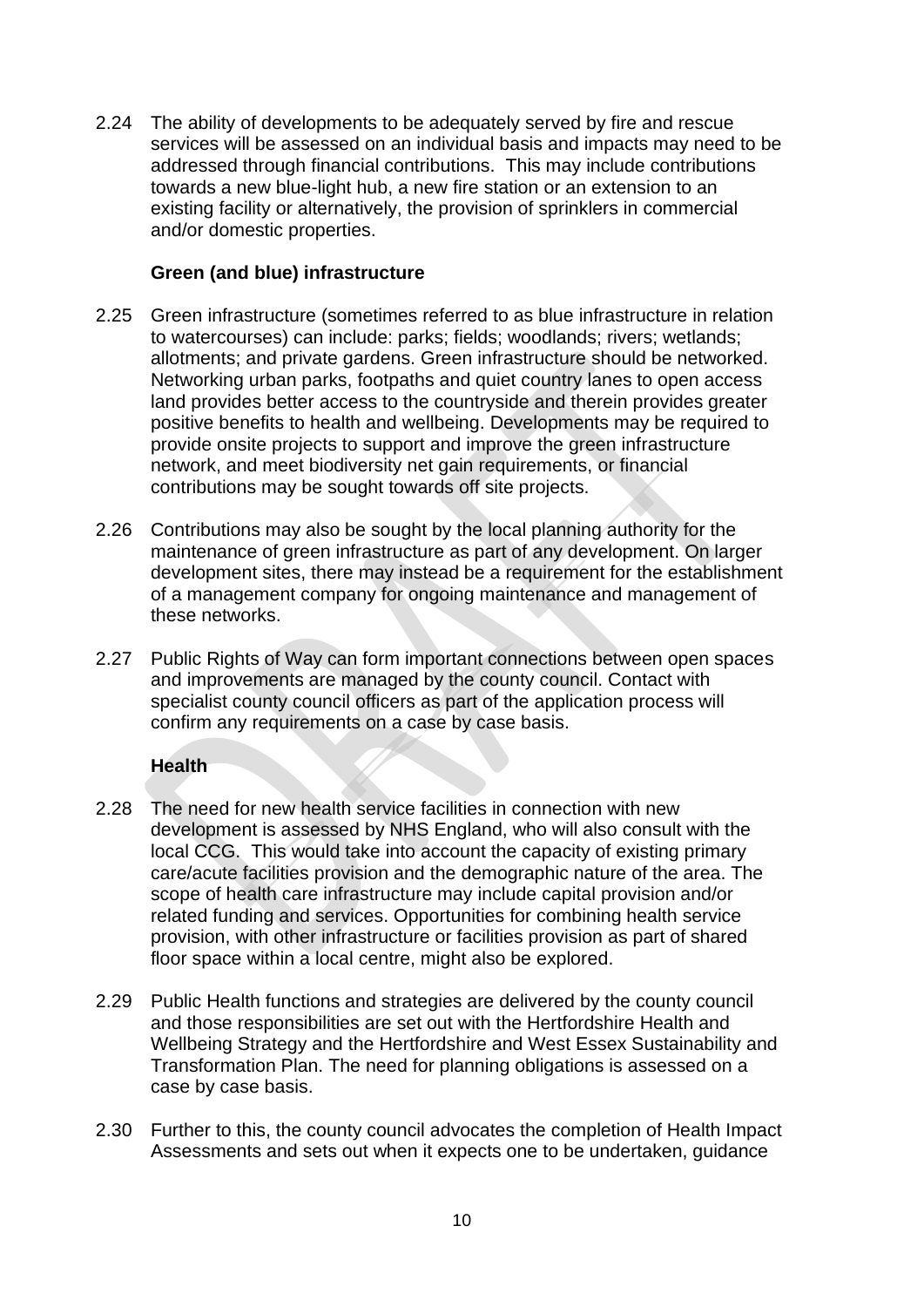on appropriate methodology and clarity on how it will be assessed is available via the county council website.

# **Libraries**

- 2.31 As Local Libraries Authority, the county council has a duty to provide a comprehensive and efficient library service for everyone who lives, works, or studies in the county. The county council is committed to maintaining and modernising its libraries to continue to meet the changing needs of service users and to cope with additional demand brought about by new development. Where improvements and/or new provision is required to mitigate the impact of new developments, financial contributions will be sought on behalf of the library authority.
- 2.32 Where new community facilities are due to be built, the library service may also consider the use of space within that facility, where appropriate, supported by additional resources.

# **Mineral workings**

2.33 The county council identifies potential new sites for minerals extraction in the Minerals Local Plan. In instances where applications require mineral workings, it may be necessary to seek financial contributions or mitigation projects for the restoration and aftercare of mineral sites and to meet biodiversity net gain requirements. Each application is assessed on a case by case basis and developers are advised to seek professional guidance from the specialist county council officers.

## **Open space, sport and recreation**

- 2.34 The provision of outdoor space for sport and recreation will be outlined within a Development Plan and Sport England is a statutory consultee for any application for development affecting playing field land. Planning Practice Guidance also recommends consultation with Sport England on a number of other sports related applications.
- 2.35 Contributions may be requested by the local planning authority to support the maintenance of onsite provision and/or financial contributions towards off-site projects. This may include: play areas; playing fields; tennis courts; multi-use games areas; indoor sports facilities; and swimming pools.
- 2.36 Some uses can also be provided as part of school sites and where this would not affect the operation of schools, the county council will consider community use agreements for shared facilities. In some instances, it may be appropriate to provide additional funding to ensure that facilities for use by the wider community are compliant with Sport England standards. Each one is considered on a case by case basis.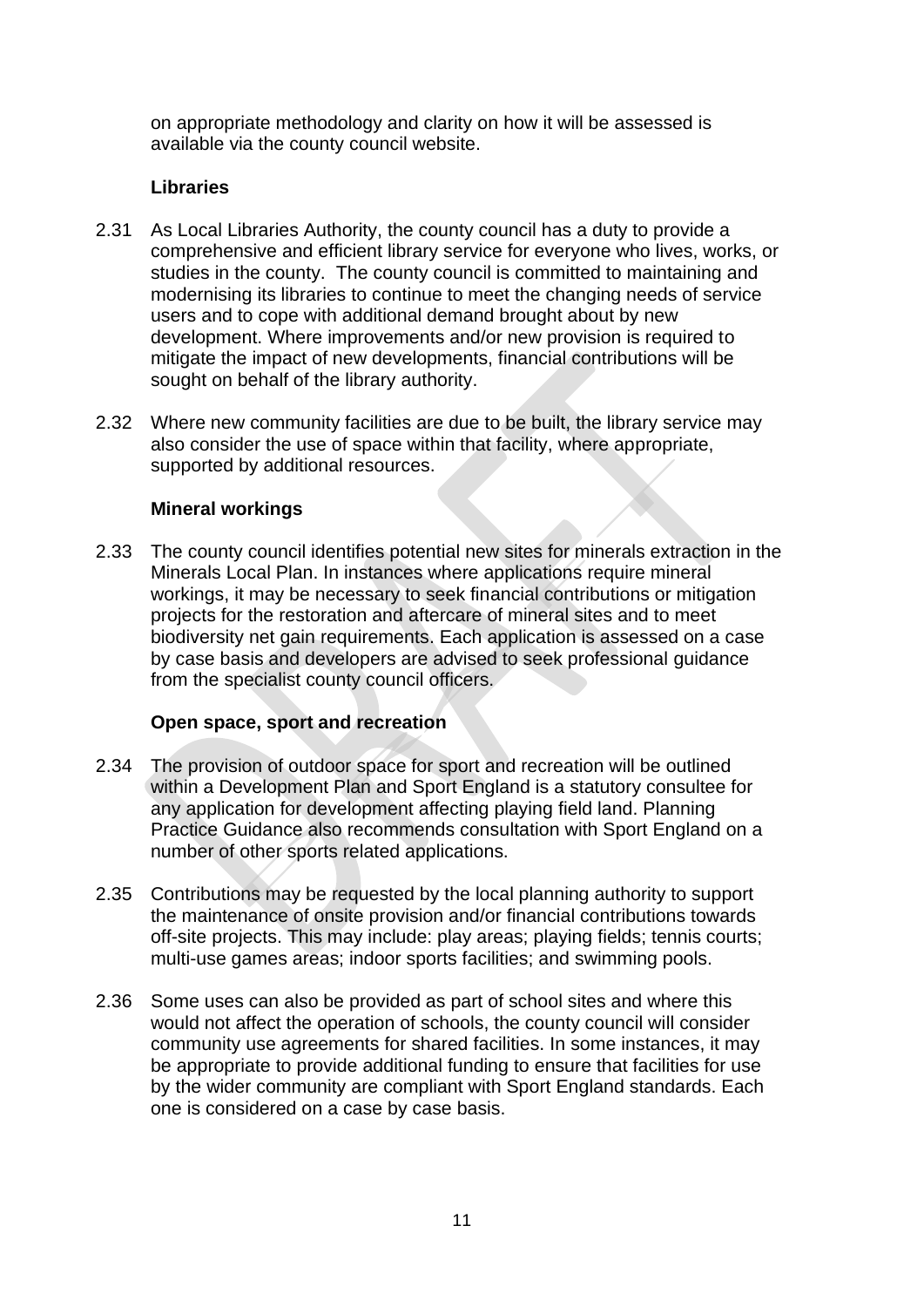## **Police service**

2.37 Local authorities have a statutory duty to work with the Police and other partners to reduce crime and disorder in their area. Carefully planned design would only mean that where sites are located near to crime hotspots contributions may be sought for community or locally based safety projects. For strategic sites there may also be potential for co-location with other bluelight services in a single location and proportionate financial contributions may be sought from individual applications in areas of demand.

# **Public realm**

2.38 Contributions may be sought towards improvements to the street scene which may include: hard and soft landscaping; street furniture; signage; public art. On-site improvements may also be sought by condition. Anticipated improvements may be set out within town centre or area specific strategies and developers should contact the local planning authority for further advice.

# **Sustainable drainage systems (SuDS)**

- 2.39 The county council is the Lead Local Flood Authority and is a statutory consultee in planning for all major development in relation to the management of surface water drainage. Further guidance is available on the county council website which includes SuDS design guidance.
- 2.40 The inspection and monitoring of drainage works during construction can be covered by planning condition. Whilst each development is assessed on a case by case basis, a planning obligation may be necessary to cover the future maintenance and adoption of the SuDS in the new development, by an appointed management company, for example.

# **Transport**

- 2.41 Planning obligations can be used to ensure developments maximise accessibility by sustainable modes. They can also be used to ensure developments have safe access/egress and minimise development-related impacts such as traffic congestion.
- 2.42 For larger strategic developments, it may be necessary for engagement with Highways England and/or the Department for Transport.
- 2.43 In line with the Local Transport Plan (LTP4) the county council will actively seek planning obligations which will improve sustainable transport facilities and services for passenger transport users who are using the development and generally for those users in the surrounding area. This will also include improvements to Public Rights of Way (see also green infrastructure).
- 2.44 Measures necessary to mitigate against the impact of new developments should be identified through Transport Assessments (TAs) or via site specific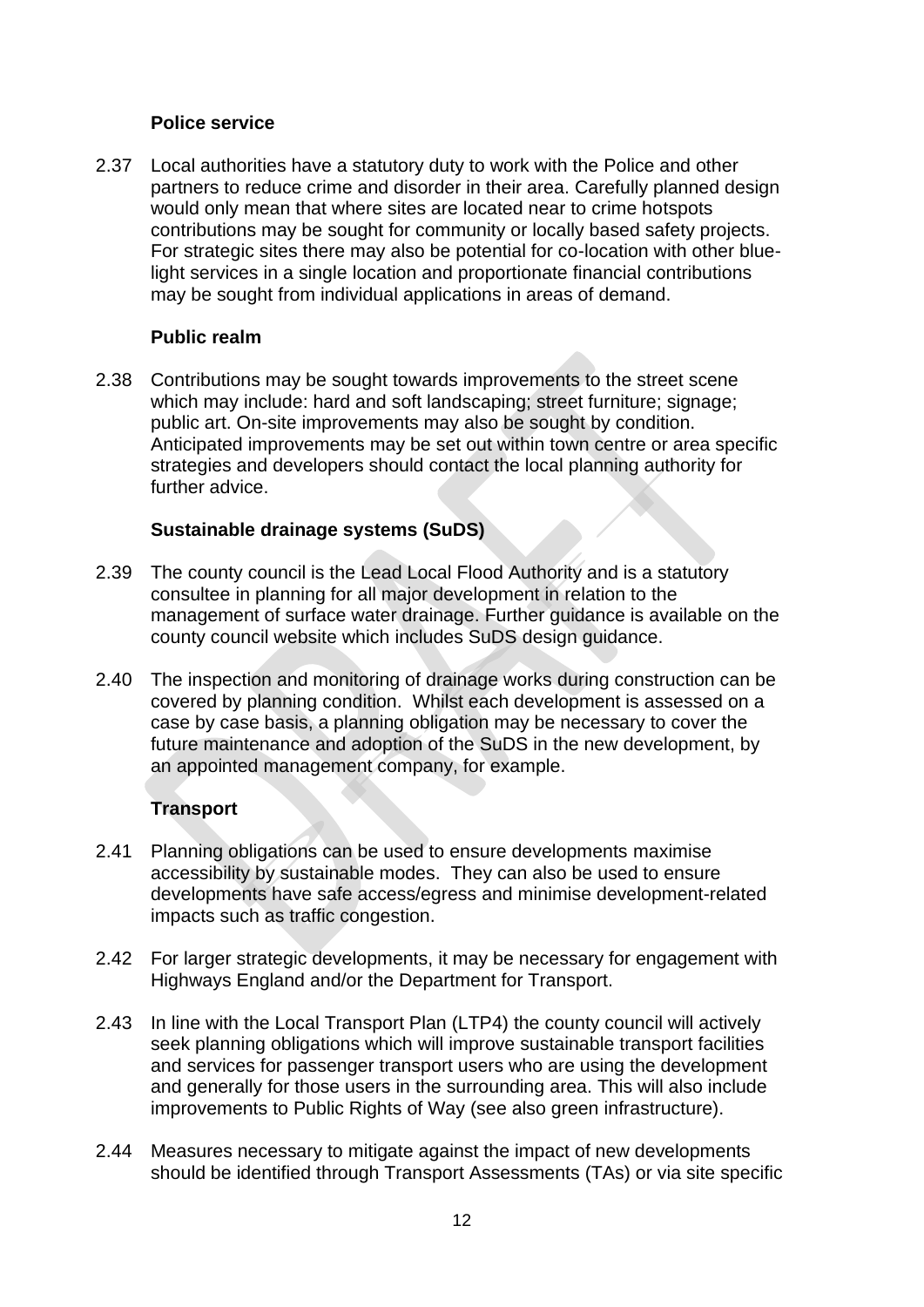negotiations. Further detail for county council functions is provided in Chapter 5 and the Technical Appendix for Transport.

# **Waste infrastructure**

- 2.45 The Hertfordshire district, borough and city councils are Waste Collecting Authorities (WCAs) and as such may seek financial contributions towards WCA receptacles which are used by householders for kerbside collections. Larger developments may also be required to support the development of community recycling points.
- 2.46 As Waste Disposal Authority, the county council is responsible for disposal of local authority collected waste arising in the county and collected by the WCAs. The county council achieves this via a network of waste transfer stations and household waste recycling centres. Where capacity is evidently reached, new development will exacerbate the function of the WDA and developers may be asked to contribute towards the expansion of existing or delivery of new sites.

# **Wildlife Sites, habitat and landscape improvements**

- 2.47 The Environment Bill will introduce a mandatory biodiversity net gain, to ensure that new developments enhance biodiversity; compensate for biodiversity loss where it cannot be avoided or mitigated.
- 2.48 Even small-scale developments may have detrimental impacts on habitats and landscapes and where onsite solutions to mitigate impacts cannot be met, contributions to offsetting via projects offsite will be sought.
- 2.49 A county-level shared service known as Hertfordshire Ecology, provided by the county council, provides ecological planning advice to eight Hertfordshire local authorities and the county council. This service can provide guidance on development impacts and advise on any likely solutions and/or contributions which could be sought via planning obligations.

# **YC Hertfordshire**

- 2.50 YC Hertfordshire provides a varied planned informal education programme across the county, in order to promote young people's personal and social development. This includes youth work projects and programmes, information, advice, guidance, work-related learning, outdoor education and one-to-one support. The service provides a statutory function in supporting the well-being of young people and where new development increases demand for young people's services, financial obligations will be sought.
- 2.51 A number of infrastructure providers are involved in the assessment of requirements necessary to make development acceptable. The local planning authority will weigh the balance of needs in the determination of each individual planning application. The following chapter outlines those service areas which are a responsibility of the county council. The chapter is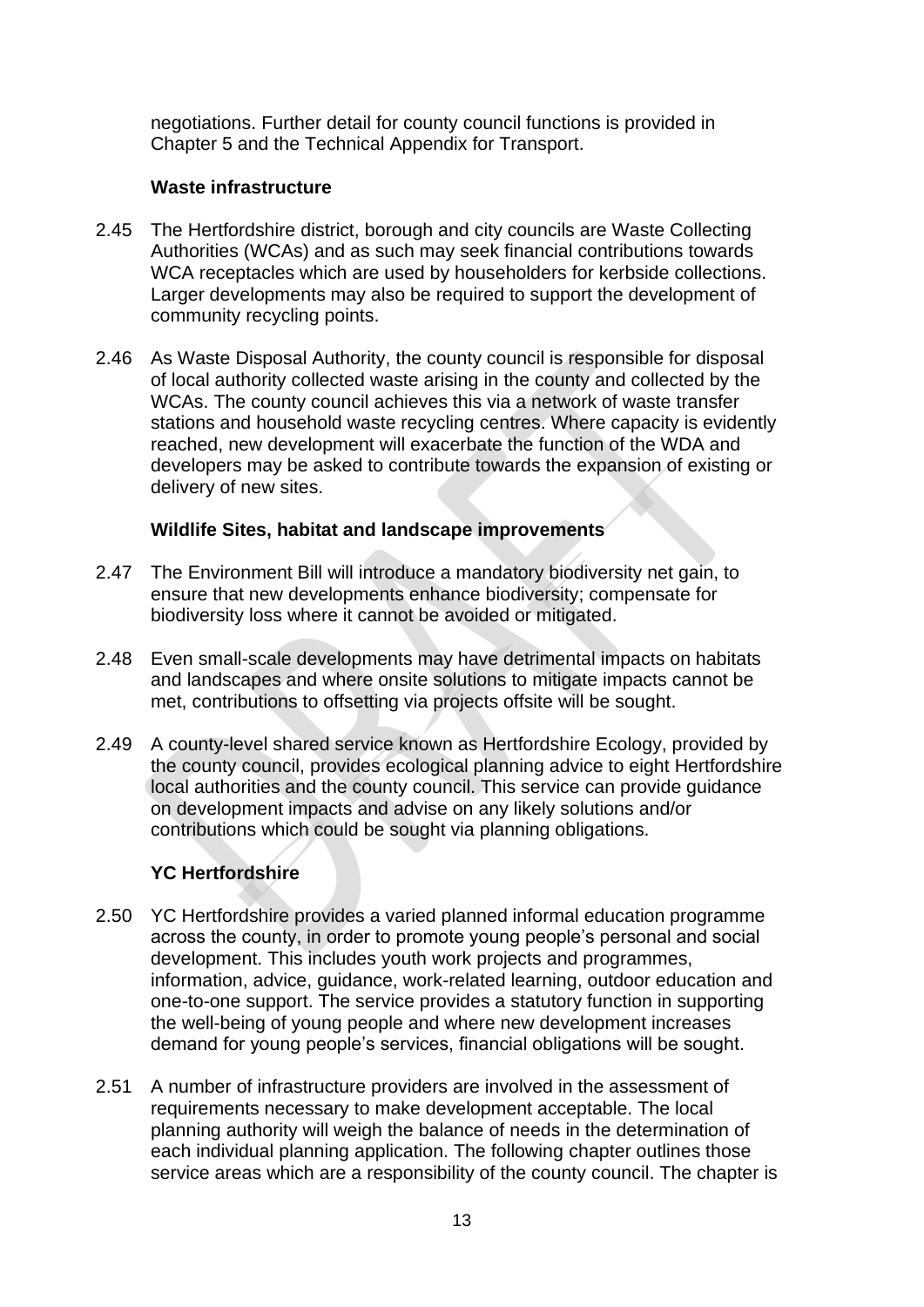supported by a number of technical appendices available alongside the Guide.

2.52 This list is not exhaustive and you should contact the local planning authority for further advice.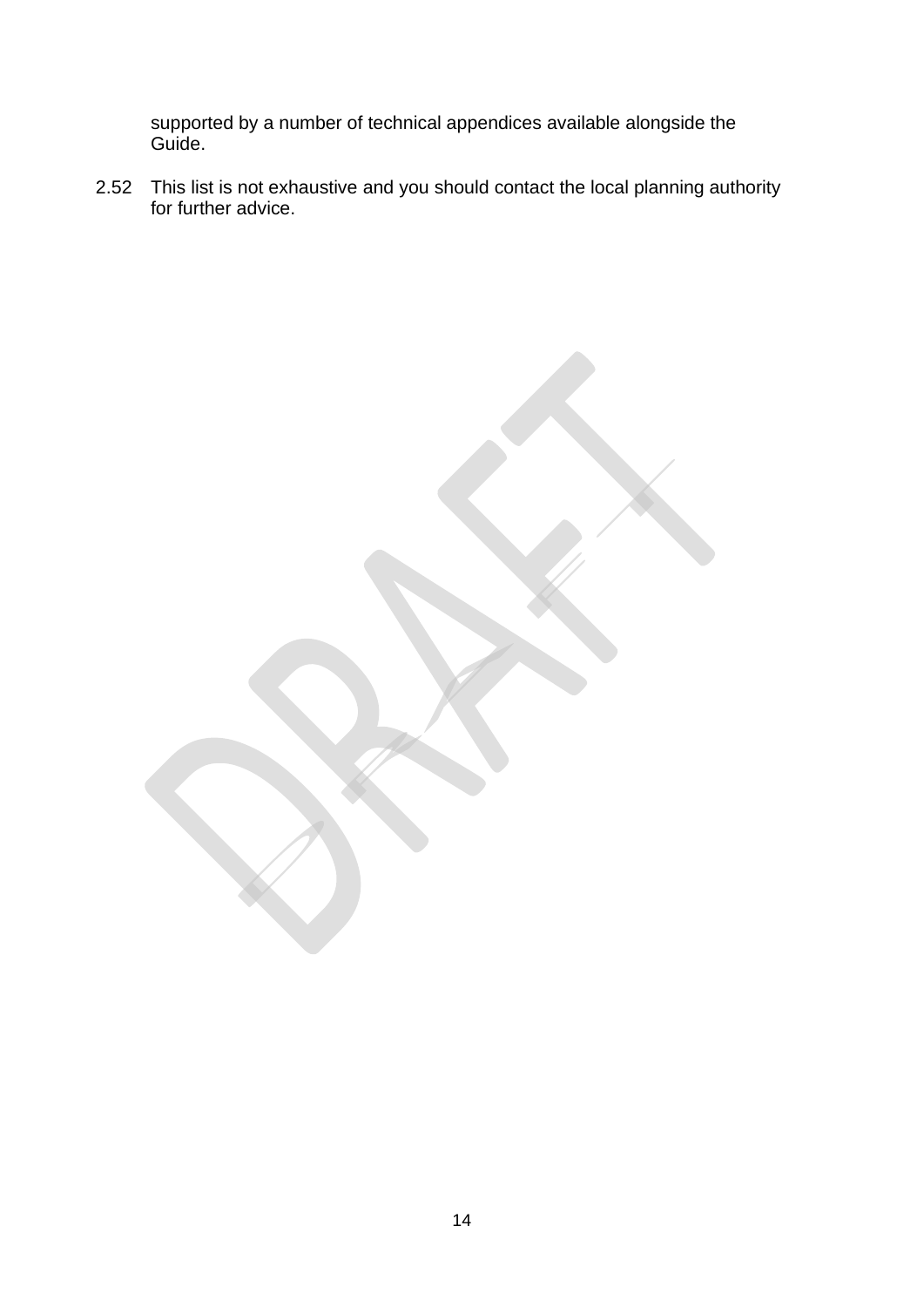# **3.0 Hertfordshire County Council: Contributions**

# **3.1 Overview**

- 3.1.1 The county council is responsible for ensuring the provision of a range of services and seeks contributions and/or facilities from development, where not covered by a CIL charge (to eliminate any occasion where infrastructure may be sought by S106 and CIL), which would have an additional impact on service provision, including but not limited to:
	- Adult Care Services;
	- Education:
		- o Early Years;
		- o Mainstream;
		- o Special Schools;
	- Fire and rescue services:
	- Libraries;
	- Transport;
	- Waste Disposal;
	- Youth.
- 3.1.2 Whilst not related directly to service provision, other matters such as: economic development; archaeology; green infrastructure; sustainable drainage systems; and public health may also attract the need for planning obligations.
- 3.1.2 Planning obligations towards the above can be in the form of financial contributions; works; on site provision; or land.

## **3.2 How we assess the impact of each development**

- 3.2.1 Hertfordshire County Council has developed a demographic model to project the likely population of any given development. A Guide to the model and an online version of it are available alongside this Guide.
- 3.2.2 The model can operate at different levels of complexity to account for the level of information available at any given point in the planning application process. The more detail provided for input into the model, the more detailed the result.
- 3.2.3 The model methodology is consistently applied to assist in determining the impact of an individual development on an infrastructure project. For example, the model can estimate how many 11 to 19 year olds might reside in a development over time, and therefore allow the county council to indicate a reasonable contribution towards a YC (youth) project.
- 3.2.4 The approach to pupil yield calculations (for school place projections) differs slightly and is explained within the relevant technical appendix.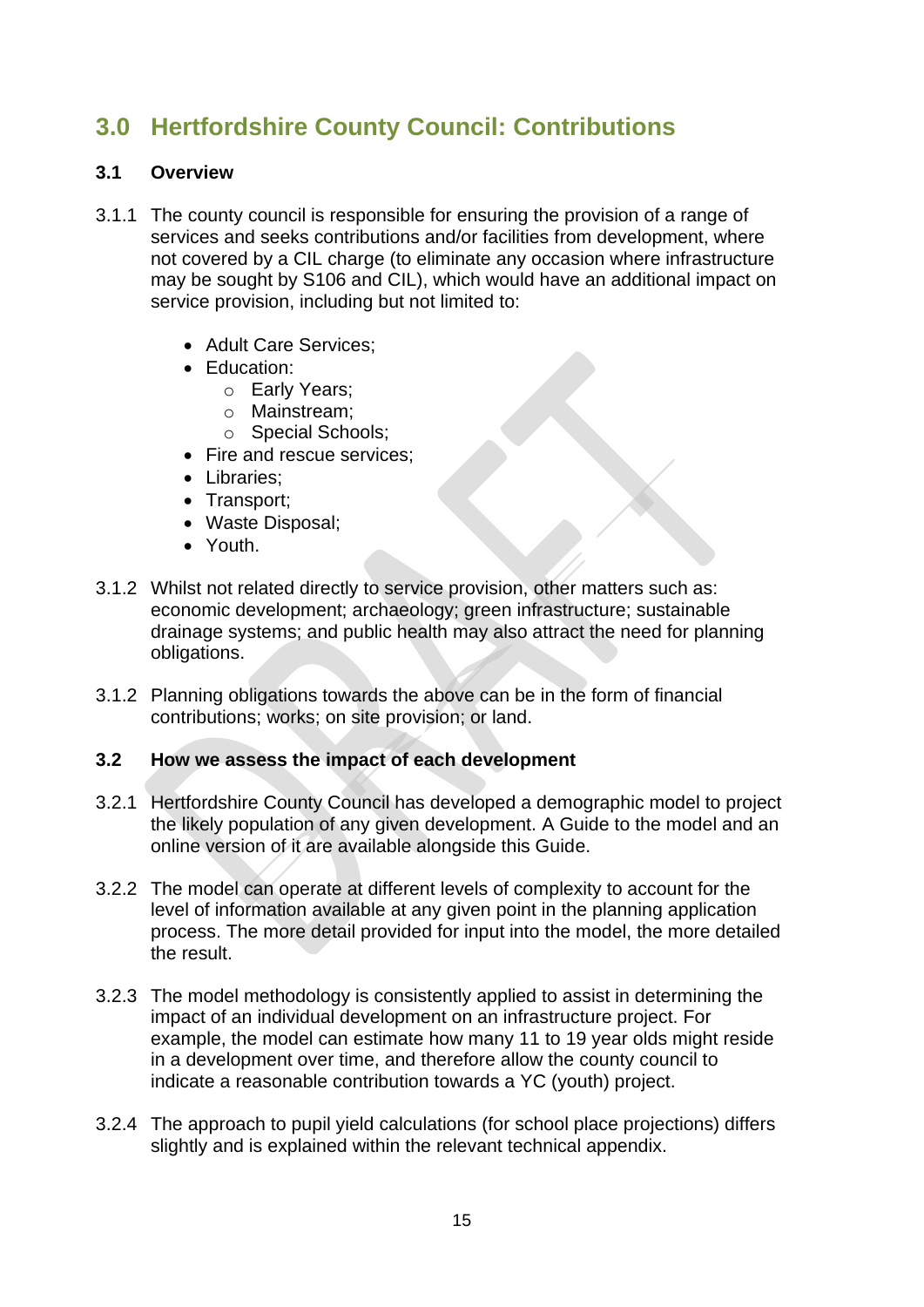- 3.2.5 Outputs from the demographic model can be provided to applicants on request. Details of the total number of units, number of flats and/or houses and the tenure of an application are helpful datasets to facilitate the modelling. Each of the (non-transport) service technical appendices will refer to the demographic model. Full detail on the model is available alongside this Guide at hertfordshire.gov.uk.
- 3.2.6 The technical appendices also provide information on the approach and justification for seeking planning obligations from new development on a service by service basis. They advise on thresholds, base charges and comment on the potential use of contributions. However, information regarding specific projects will be provided at the time of a pre-application enquiry or consultation on a case by case basis.
- 3.2.7 Although the CIL Regulations discourage the use of formulae to calculate contributions, the county council is not in a position to adopt a CIL charge itself. Accordingly, in areas where a CIL charge has not been introduced, planning obligations remain the only route to addressing the impact of a development where financial contributions or provision (e.g. land) is required. In instances where a development is not large enough to require on site provision but is large enough to generate an impact on service provision, an evidenced mechanism is needed to form the basis of any planning obligation sought. The methodology for county council services (see Technical Appendices) are considered appropriate for such a mechanism. This is particularly true in instances where an application has been submitted in outline allowing the mix and number of dwellings to change at the Reserved Matters stage. Where the cost of an identified project is known in advance of a Section 106 being agreed, bespoke calculations may also be considered.
- 3.2.8 Aside from thresholds identified in national guidance, the county council does not intend to set a specific county wide threshold in relation to seeking planning obligations. The need for planning obligations from individual applications will be assessed on a site by site basis and will be determined by local circumstances. This is compatible with the requirements of the CIL Regulations.
- 3.2.9 Local planning authorities may set their own thresholds or deem contributions inapplicable in certain instances. This should be checked with the relevant local planning authority.
- 3.2.10 Where an application involves demolition the obligations sought are assessed according to the net gain of dwellings or floor space. In instances where an application is made for a change of use which may not result in a change in floor space, an assessment of impact will still be needed, particularly in relation to Highway matters as, for example trips rates may affected.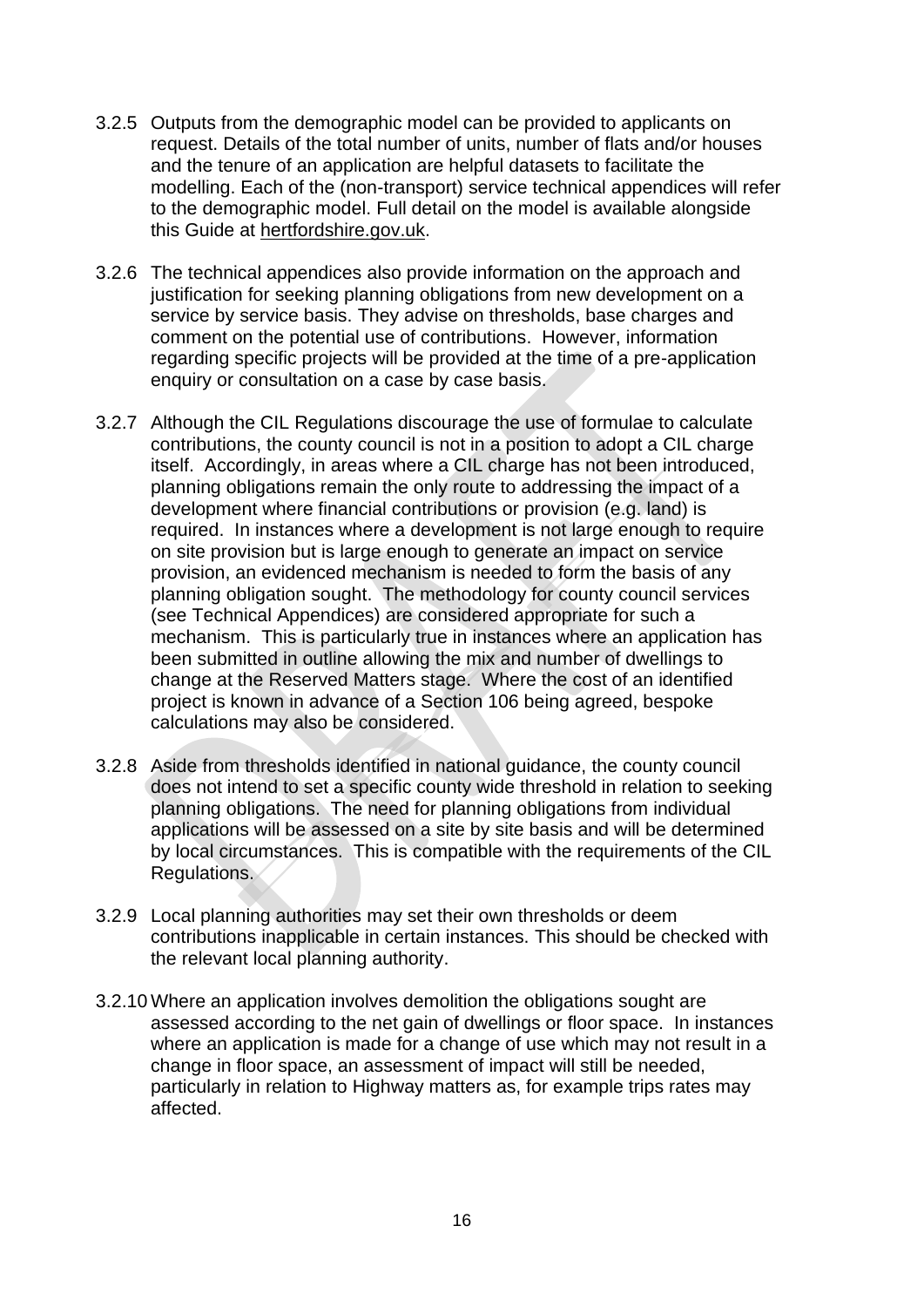# **3.3 How infrastructure projects are identified**

- 3.3.1 In alignment with the NPPF, the county council would expect infrastructure to be planned and tested throughout the development of a Local Plan and therefore policy making. The county council will coordinate with Hertfordshire local planning authorities throughout plan production, and engagement is outlined in the Local and Strategic Plans Engagement Document.
- 3.3.2 This Guide outlines the approach of the county council at the decisionmaking stage, although infrastructure requirements, particularly from strategic development sites, should be outlined within Local Plan policies and supporting evidence such as Infrastructure Delivery Plans. This aligns with the NPPF.
- 3.3.3 When determining the impact of strategic sites, the county council would generally expect such sites to generate the need for a new infrastructure setting, for example a new school. However, to mitigate the impact of a selection of smaller sites, the county council may explore pooling of S106 contributions, subject to legislation, in order to fairly and efficiently mitigate their combined or cumulative effects.
- 3.3.4 In order to forward plan for infrastructure provision, the county council monitors the progression of allocated and potential windfall sites by coordinating with the Hertfordshire LPAs, and neighbouring planning authorities where appropriate. Local Plans form the basis for service-related infrastructure planning. The NPPF recognises that:

# 

*34. Plans should set out the contributions expected from development. This should include setting out the levels and types of affordable housing provision required, along with other infrastructure (such as that needed for education, health, transport, flood and water management, green and digital infrastructure). Such policies should not undermine the deliverability of the plan.* 

22

- 3.3.5 Strategic sites are usually supported by specific planning policy which dictates the key infrastructure required to mitigate a development's impact. Further supporting infrastructure may also be required and each service provider is expected to provide robust evidence to support the lawfulness of any request by illustrating how the project meets the three tests of R122<sup>5</sup>.
- 3.3.6 In support of a Local Plan, an LPA may publish an Infrastructure Delivery Plan (IDP). An IDP sets out the infrastructure required to support the development outlined within a Local Plan. The county council encourages collaborative working to develop a joint working approach to IDPs.

<sup>5</sup> [CIL Regulations 2010 \(as amended\).](https://www.legislation.gov.uk/ukdsi/2010/9780111492390/contents)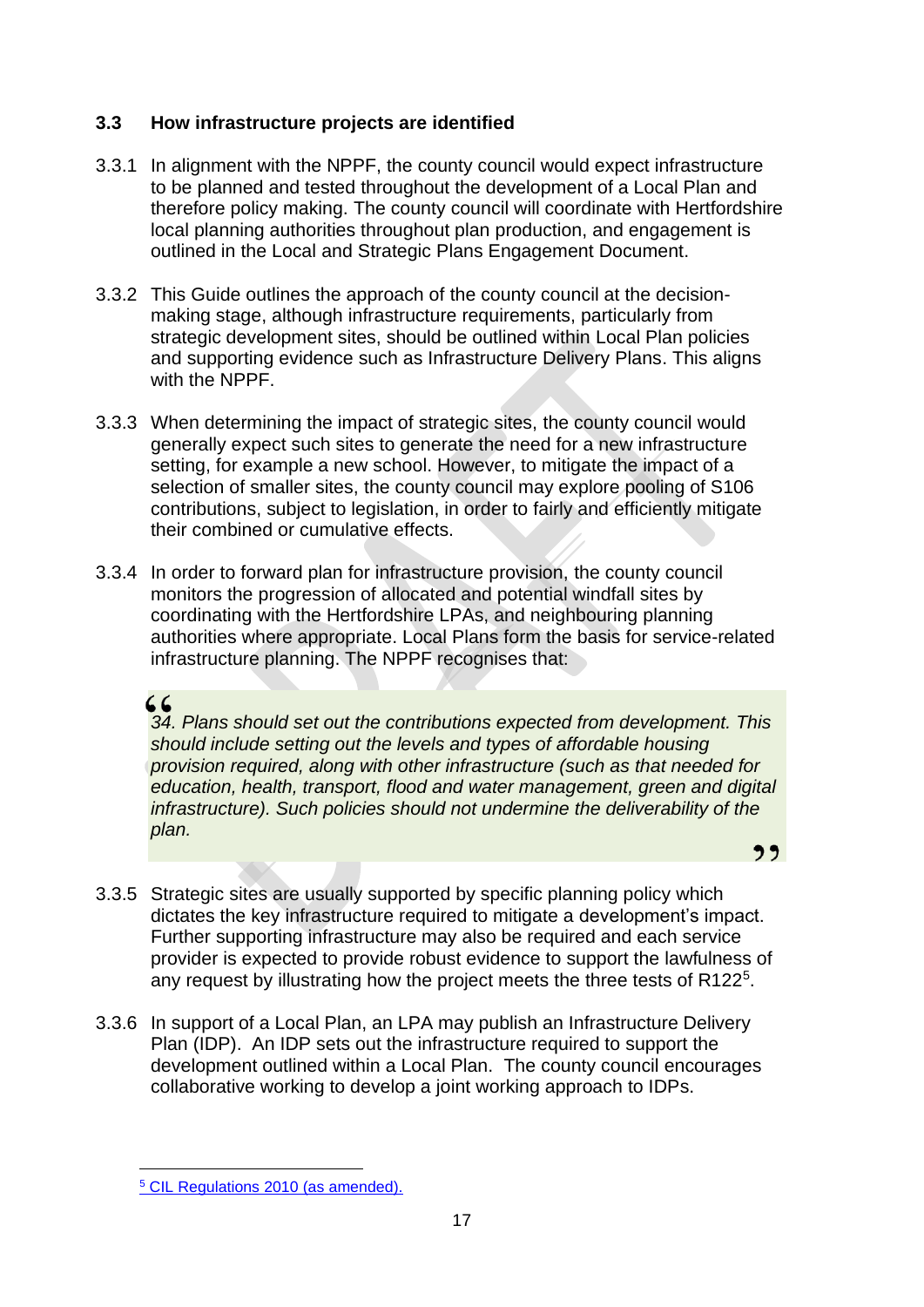3.3.7 In support of known infrastructure requirements to 2031, The Hertfordshire Infrastructure Funding Prospectus (HIFP) was completed in 2018. The HIFP key findings for Hertfordshire included:

# $66$

- *an identified housing growth over the 13 year period to 2031 of on average 6,425 dwellings per annum. This compares to average annual completions of 3,189 dwellings per year across Hertfordshire from 2011/12 to 2016/17;*
- *a total housing supply of 83,530 dwellings that are expected between 2017/18 and 2031/32;*
- *an identified housing need for approximately 97,411 homes between 2018 and 2031;*
- *a forecast population increase of 107,400 people (an increase of 9%); and*
- *a forecast of 44,650 additional jobs, an increase of 6%.*

22

The HIFP is available online [via this link](https://democracy.hertfordshire.gov.uk/documents/s5224/13%20Item%207%20Appendix%201%20Herts%20Funding%20Prospectus.pdf)

- 3.3.8 Circumstances may change if there are delays to developments coming forward as part of the town planning process. Service needs can fluctuate depending on a number of variables which may be beyond the control of a service provider, for example change in national policy, a sudden rise in birth rates or parental choice for a particular school. Applicants are therefore strongly advised to contact their local planning authority at the earliest opportunity to discuss potential infrastructure impacts.
- 3.3.9 Hertfordshire County Council welcomes engagement at the earliest opportunity and would expect the local planning authority to be included in discussions relevant to a planning application.

# **3.4 The scale of obligation**

- 3.4.1 The scale of each obligation will depend on the infrastructure project identified to mitigate the impact of an individual development site. The county council will only seek obligations towards a particular service area where there is an identified need. Developers and applicants are encouraged to contact the local planning authority in the first instance to coordinate this process.
- 3.4.2 The county council provides indications of costs within the Technical Appendices. As project costs will vary by application, and therefore mitigation measure, the county council will confirm precise obligations at the point of consultation. This enables the county council to ensure that it meets the three tests in seeking reasonable and proportionate obligations.
- 3.4.3 Before requesting a planning obligation, the county council will assess: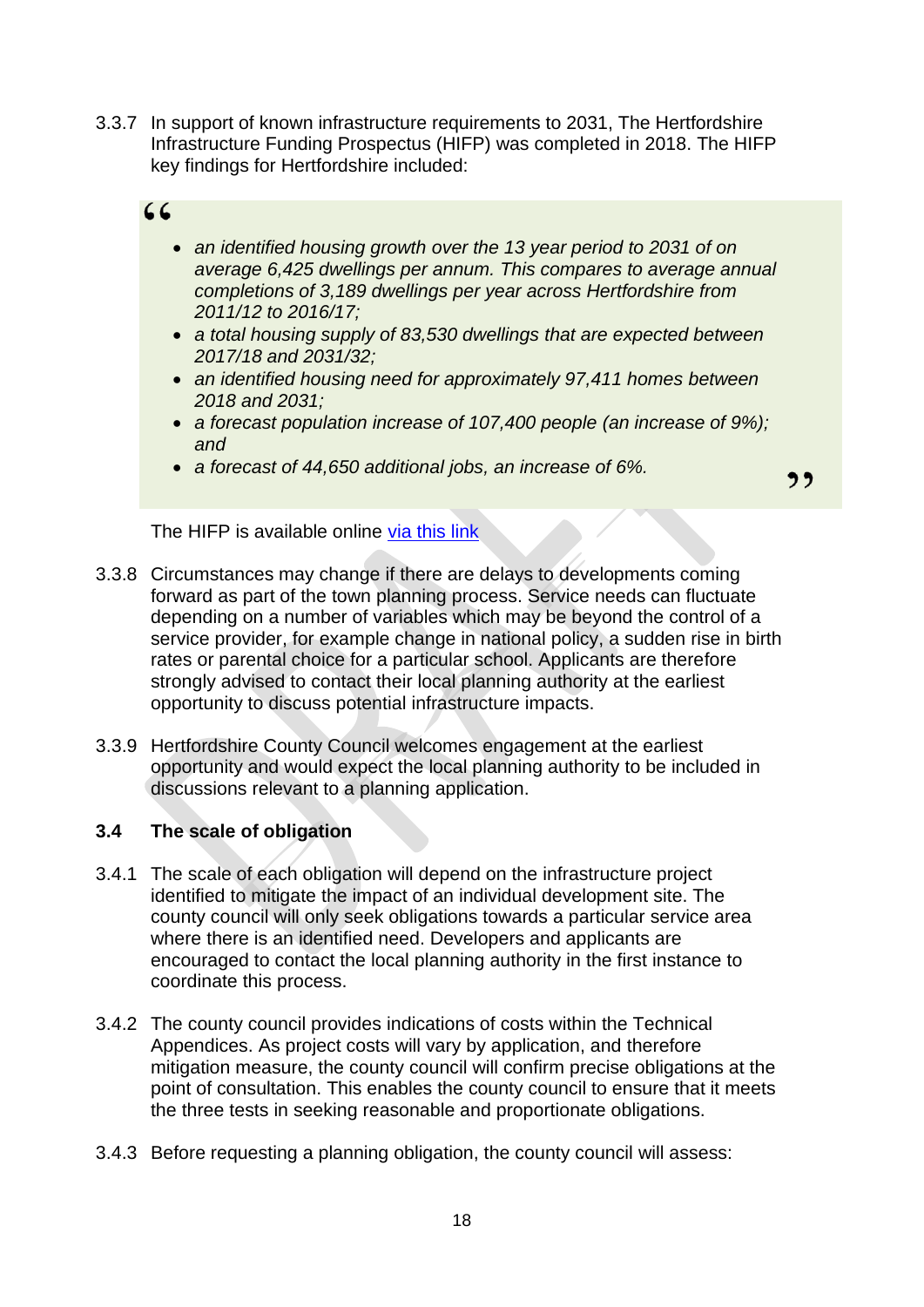- a) If there is an identified need in the local area; and
- b) If the project identified to mitigate the impact of development aligns with the estimated costs shown in the Technical Appendix.

Where the scope of a project varies from the examples shown within each Technical Appendix these costs may change.

- 3.4.4 Additional service requirements may be identified on a case by case basis. Many issues such as the conservation and enhancement of public rights of way (PROW), archaeology, wildlife, geology, habitats and the landscape (as well as creating opportunities for new environmental features including biodiversity) are where the county council often advises the local planning authority. These issues are often equally as important as those which attract financial obligations but are likely to vary considerably depending on specific site circumstances.
- 3.4.5 Other matters may therefore be considered on a case by case basis and the county council advises early engagement to identify contributions as soon as possible.

## **3.5 Viability of development sites**

- 3.5.1 The county council would expect viability in the decision-making process to be assessed in line with national guidance.
- 3.5.2 It is recognised that it is the responsibility of the local planning authority to assess the reasonableness of the level of contribution sought by any individual S106 obligation. Only a local planning authority can consider the combined implications of all of the obligations on an individual application. Hertfordshire County Council requests that all discussions regarding a level of contribution are directed to the local planning authority in the first instance.
- 3.5.3 On occasion, it may be necessary for a local planning authority to take a view on the viability of a development to meet the infrastructure requirements outlined by each infrastructure provider. In these instances, and specifically where a County service need is reduced, Hertfordshire County Council would expect viability evidence to be prepared and shared in alignment with national guidance.
- 3.5.4 There should be no reduction to obligations where it is found that an applicant has paid too much for land.
- 3.5.5 County council officers will be required to report any departure from the normal approach for S106, as outlined within this Guide, to County Council senior teams and Executive Members. Hertfordshire County Council will be transparent regarding any and all S106 processes, decisions and procedures.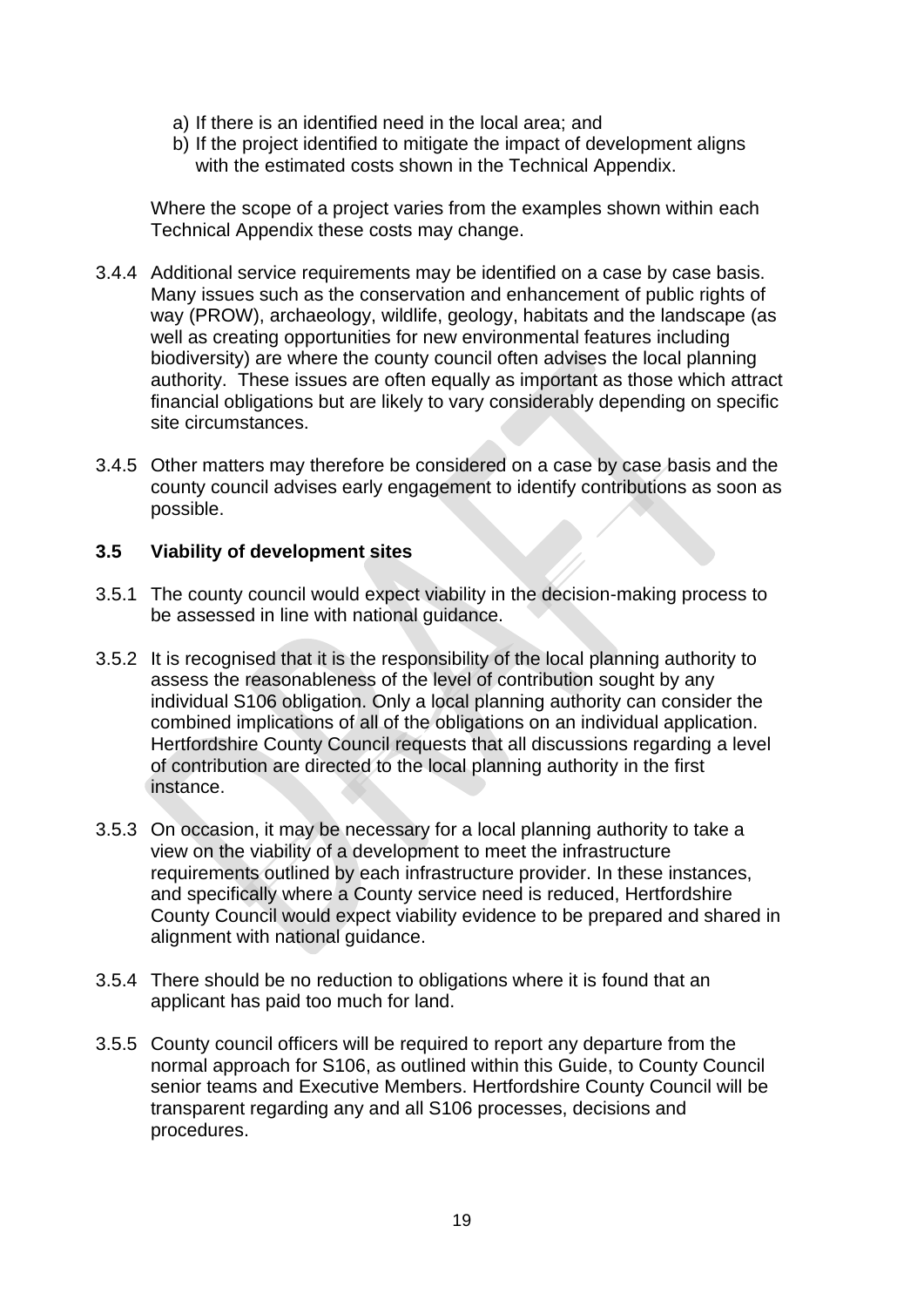# **4.0 Hertfordshire County Council: Land transfers**

# **4.1 The requirement for land**

- 4.1.1 There are a number of circumstances under which the county council may need land to be transferred to its ownership. These might include new or expanded schools and nurseries, buildings for community services or land to be dedicated as Highway or other form of travel infrastructure.
- 4.1.2 In most cases land is needed to establish a new facility on the development itself but in some circumstances it may be needed to expand an existing service location. There may be instances whereby the total land area, for a new school as an example, is not required to make the planning application acceptable in planning terms. In those instances there may be a need for developers to work together to agree an approach to land equalisation. Each development will be considered on a site by site basis.

# **4.2 Location and suitability**

- 4.2.1 To identify the most appropriate location for a particular infrastructure project, Hertfordshire County Council would encourage developers to discuss plans at the earliest opportunity. The applicant will need to work closely with Hertfordshire County Council and the local planning authority to identify potential locations for new services which should, for large strategic sites, include the production of a masterplan. The location of a potential Hertfordshire County Council service need will need to be carefully considered in relation to other potential non-compatible uses.
- 4.2.2 Once the location of a site has been agreed, ground conditions must be considered. The most current and relevant Hertfordshire County Council Land Specification should be referred to. A current version of the Education Land Specification is shown in Appendix 2 but developers should contact **growth@hertfordshire.gov.uk** for the most up to date version.
- 4.1.3 In order to confirm site acceptability, Hertfordshire County Council would request the opportunity to visit the site is provided to officers and that, specifically in relation to the site area in question, the following checklist of items is compiled into a report and provided to Hertfordshire County Council for review:
	- Site boundary plan (must include GIS polygon file)
	- Development master-plan including partner organisation intentions
	- Site history & previous uses
	- Neighbouring land uses including ditches and power lines
	- Ground conditions including local geology maps
	- Topography including survey maps
	- Contamination including radiation, soil and ground water
	- Flood risk including Environment Agency flood zone designation
	- Mobile phone/radio mast locations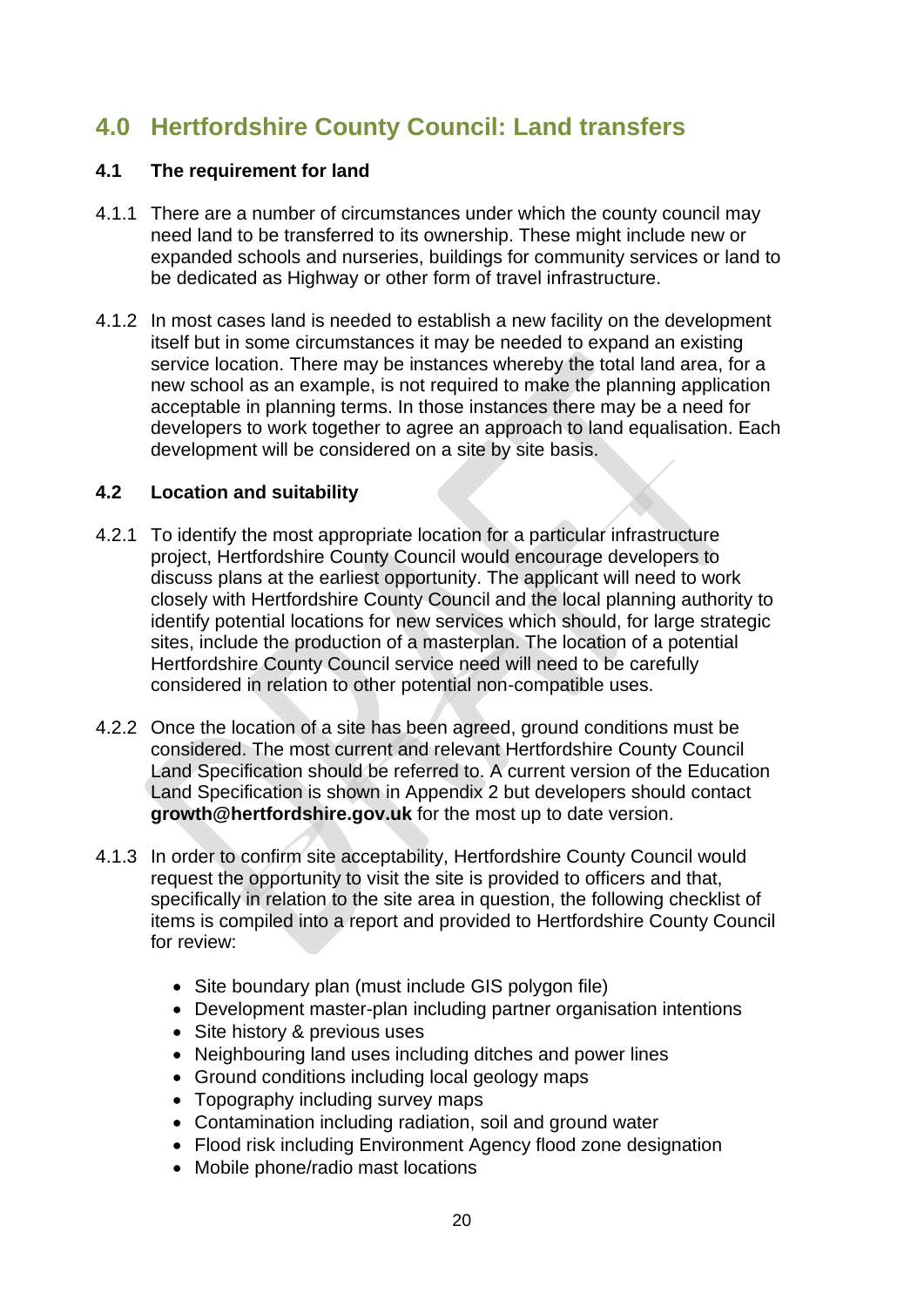- Physical encumbrances
- Habitat, arboriculture & ecology study including site walkover report
- Archaeology
- Noise (for education sites assessment)
- Air quality including reference to local Air Quality Management Areas
- Access (pedestrian & vehicular) and public rights of way
- Utility and service connections/capacity including searches
- Proposed pre-transfer works.
- Pre-existing claims or evidence of past use as a highway or Right of Way.

The availability of any information in GIS files will improve the efficiency in reviewing the data and information.

- 4.2.4 Upon receipt of the requested information, the county council will provide feedback to the local planning authority on site suitability. Developers will be expected to adhere to the Land Specification shown in Appendix 2 (or its equivalent replacement), and for a 'Typical Standard' (also in Appendix 2) also to be included within any S106 agreement. Developers must obtain collateral warranties for any studies and works undertaken to support the site agreement or site preparation works. These warranties must be transferred to Hertfordshire County Council.
- 4.2.5 See also Appendix 2 for the current site sizes for education purposes.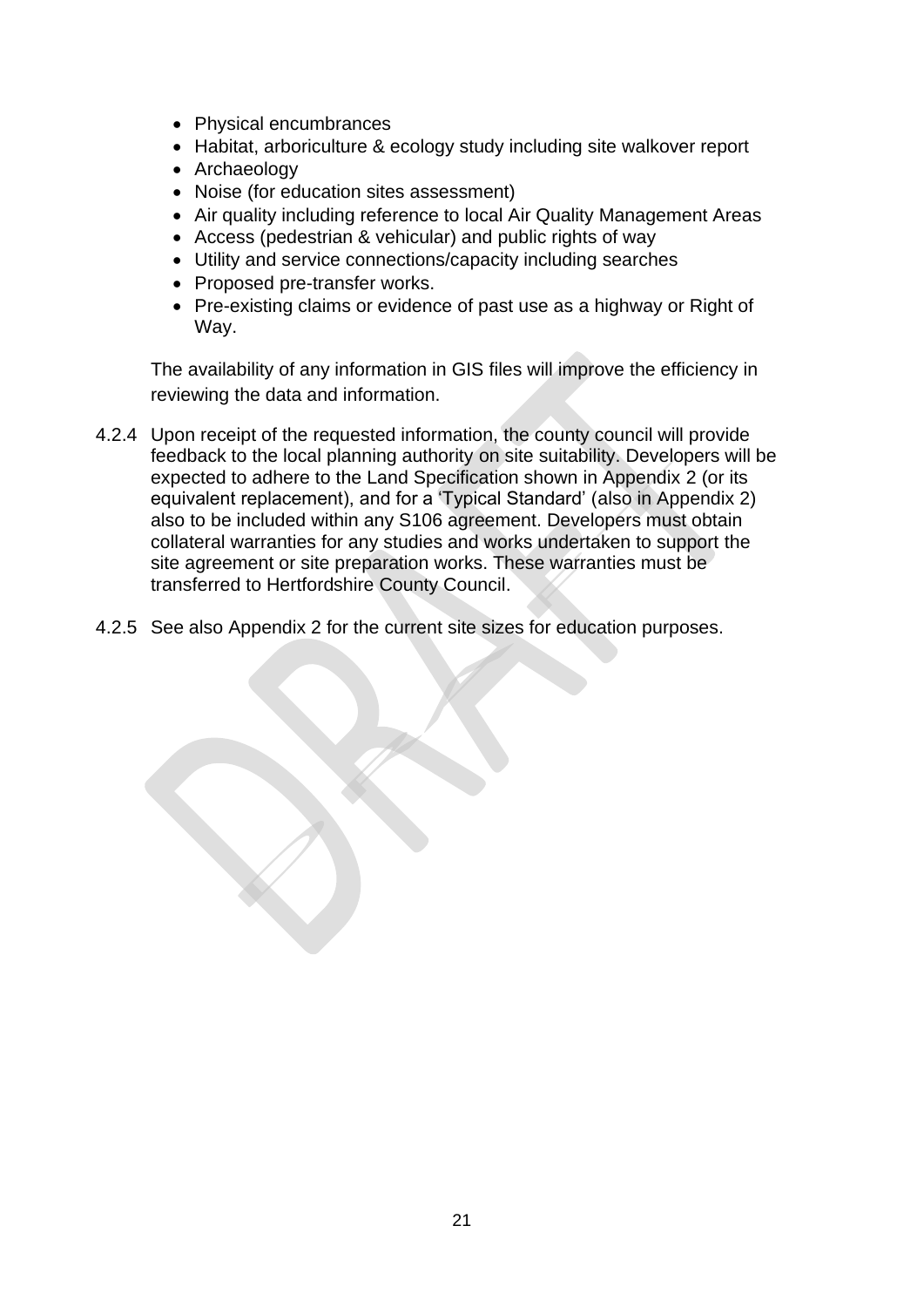# **5.0 Hertfordshire County Council: Process**

# **5.1 Who to contact**

5.1.1 Planning obligations in relation to all non-transport matters are sought by officers in the Growth and Infrastructure Unit. The team can be contacted via the following email address:

# **[growth@hertfordshire.gov.uk](mailto:growth@hertfordshire.gov.uk)**

5.1.2 Planning obligations in relation to transport matters are sought by officers working within the Highways Development Management Team. The team can be contacted via the following email address:

# **[highwaysplanning@hertfordshire.gov.uk](mailto:highwaysplanning@hertfordshire.gov.uk)**

- 5.1.3 The county council works closely with the Hertfordshire local planning authorities. The authorities receive and determine planning applications. When planning applications are made, the county council is consulted by each local planning authority and will provide appropriate advice and comments regarding the needs of infrastructure for which is it responsible. Those needs may be met through a S106 obligation, or, where one exists the Community Infrastructure Levy or through another alternative and appropriate mechanism. Where the needs of a development are not met by an individual development, the county council may object to the application.
- 5.1.4 Alternative mechanisms to a S106 agreement might reasonably include planning conditions, highway works carried out pursuant to agreements under section 38 or section 278 of the Highways Act 1980. The appropriateness of each approach and their interrelationship as a means of delivering infrastructure requirements will be considered on a case by case basis.

**In all scenarios, the county council encourages early and ongoing engagement throughout the planning process, whether this be through the plan-making or decision-making processes.** 

## **5.2 Planning Performance Agreements and Service Specific Advice**

5.2.1 In developing a planning application and the subsequent S106 legal agreement, applicants may request a planning performance agreement (PPA). PPAs are voluntary agreements that enable applicants and local authorities to agree timescales, actions and resources necessary to support the development of a planning application. For a large organisation such as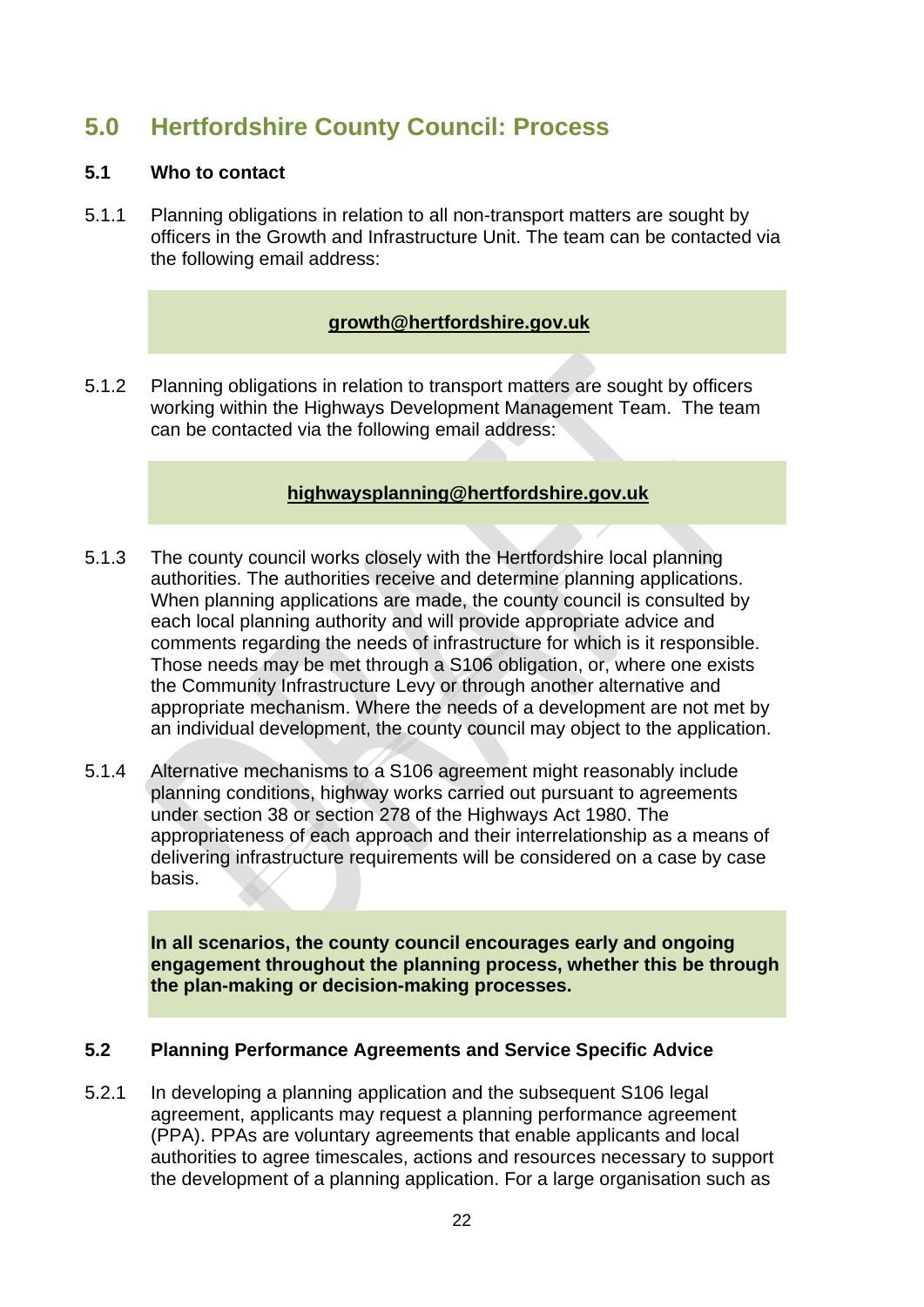the county council, this has numerous benefits not least of which is a coordinated response from a number of internal service departments.

- 5.2.2 On a case by case basis, the county council will consider the need for PPAs alongside available resource. In some instances this requires securing external resources which are also chargeable through the PPA. Stakeholders are invited to contact the growth email address provided in paragraph 5.1 with details of the development site to discuss this in the first instance. Template examples of PPAs can be provided upon request. Fees may be incurred for legal checks if the format of the PPA varies considerably from the template document.
- 5.2.3 In some scenarios, applicants prefer to secure specific chargeable advice from one service area in advance of any other county council functions. This is sometimes referred to as pre-application advice. The most common areas and contact email addresses for specific service area requests are detailed in the table below:

| <b>Service area</b>          | <b>Email address</b>                      |
|------------------------------|-------------------------------------------|
| Transport                    | highwaysplanning@hertfordshire.gov.uk     |
| Flood and drainage           | frmconsultations@hertfordshire.gov.uk     |
| <b>Ordinary watercourses</b> | ordinarywatercourses@hertfordshire.gov.uk |
| Historic environment         | historic.environment@hertfordshire.gov.uk |
| Ecology                      | ecology@hertfordshire.gov.uk              |
| Landscape                    | landscape@hertfordshire.gov.uk            |
| Sustainability               | sustainableherts@hertfordshire.gov.uk     |
| <b>Public Health</b>         | publichealth@hertfordshire.gov.uk         |
| All other enquiries          | growth@hertfordshire.gov.uk               |

## **5.3 Developing the Legal Agreement**

- 5.3.1 Please refer also to the Legal Pack that accompanies this Guide.
- 5.3.2 Planning obligations must be included within a legal document often referred to as the Section 106 agreement (S106). This deed can also be in the form of a unilateral undertaking (the latter does not include reciprocal obligations from the receiving authorities).
- 5.3.3 The county council discourages the use of any legal agreement for which the county council is a receiving authority but not a signatory. This is to ensure that risk to public sector funding is minimised and planning obligations identified within the agreement are CIL compliant. The county council encourages early engagement in determining all planning obligations to ensure that they comply with the Regulations.
	- 5.3.4 The first draft of a S106 can be produced by the county council, the local planning authority or the applicant/s. On behalf of the county council and the local planning authority S106s are usually handled by solicitors taking instructions from professional clients (e.g. planning and highway officers). The current county council model template document is included within the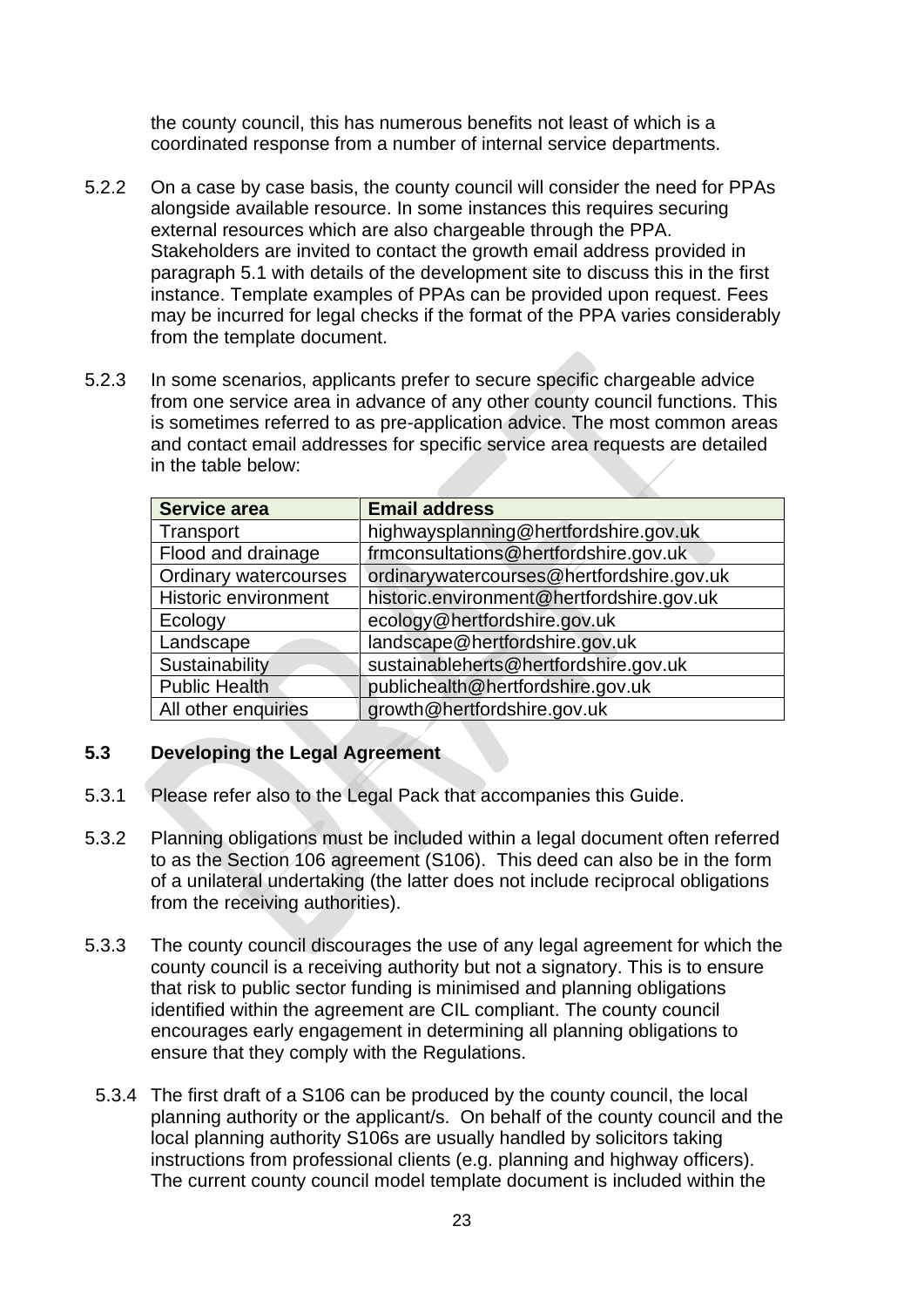legal pack that accompanies this Guide. However, some authorities have their own templates/standard clauses; accordingly it can be helpful to agree which template will be most appropriate in each case before the first draft is drawn up. The template/s attached to this document provide clauses which the county council regularly use and can be inserted into drafts based on alternative models where required.

- 5.3.5 Depending on the nature and complexity of the proposal, the attached templates may need to be amended and/or supplemented. Advice will be given on a case by case basis where necessary.
- 5.3.6 For land transfers, the county council would require an unencumbered freehold land transfer to form part of the S106 agreement.
- 5.3.7 Planning applicants are required to give an undertaking to pay costs for the preparation of legal agreements in advance of the S106 being drafted (fee rates are set out in the legal pack that accompanies this Guide). Further advice on the legal agreement process can be obtained by the contacts listed at paragraph 5.1, directly via the county council legal team at [environmentlaw@hertfordshire.gov.uk](mailto:environmentlaw@hertfordshire.gov.uk) or from the individual local planning authority listed at Appendix 1.

# **5.4 Appeals**

- 5.4.1 Where a planning application is submitted to the Planning Inspectorate for appeal and the county council has sought planning obligations from the proposal, the council should be involved in the process.
- 5.4.2 The county council will assist and encourage applicants to make contact regarding the production of S106 drafts in advance of the appeal so that agreement can be reached where possible. The council will communicate with the appellant, LPA and the Planning Inspectorate as appropriate, and prepare statements, or appear as witnesses at appeal hearings and inquiries where necessary in support of the obligations being sought. It will also provide any additional information (or updated information where there has been a significant period of time between responding to a consultation on application and an appeal) required in respect of the CIL Regulations.

# **5.5 Monitoring fees, Indexation, Receipt and Spending of S106 Monies**

Monitoring fees for county council matters

5.5.1 Once the S106 is agreed, and the development starts to build, the county council incurs costs associated with managing and monitoring the agreement. The county council considers that it should reasonably be able to recover a degree of the costs incurred as part of this process. It is the aim of the county council to provide as transparent, efficient and cost-effective service as possible within the resources available. Costs may include:-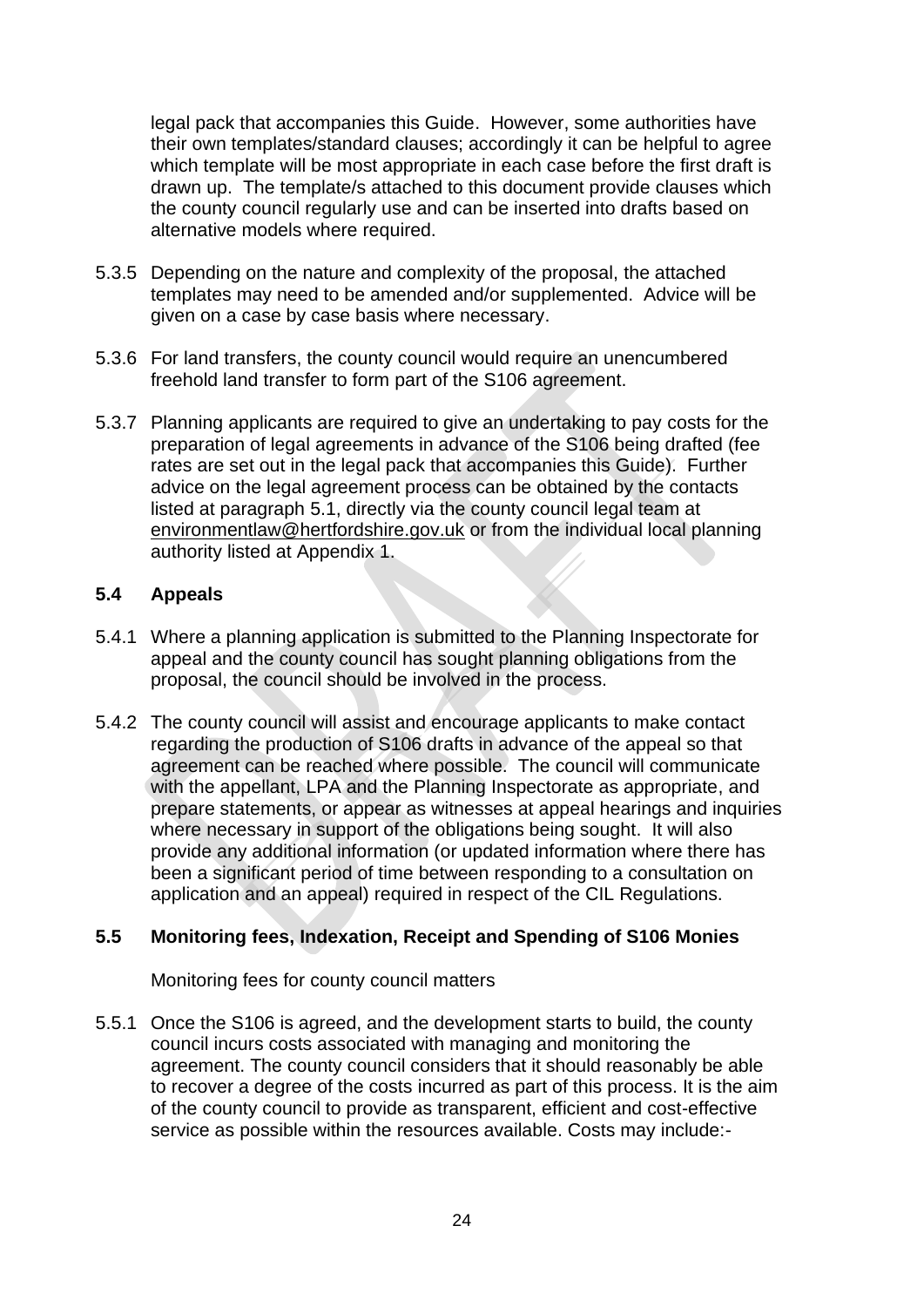- The maintenance and development of its planning obligations monitoring system (via an integrated database), to help co-ordinate obligation preparation, completion, monitoring and review;
- Monitoring of trigger points and development progress;
- Pre-emptive alerts for obligations that are or are to become overdue;
- Recovery of obligation payments not made, including any necessary formal or legal action;
- Liaison between the county council and district/borough councils, where infrastructure and facilities are provided by one level of authority but the financial contribution is held by the other;
- Providing reports on the operation and outcome of county council developer contributions.
- 5.5.2 A charge would be made based on the number of triggers within each legal agreement. Each trigger will attract a charge of £340.00<sup>6</sup>. For example:
	- a) a total of four obligations all due on commencement of development would require a total monitoring fee of £340 as the work associated with monitoring that trigger can be combined into one process;
	- b) a total of four obligations due at different stages of development would require a total monitoring fee of £1,360 (4 x £340) as the work associated with monitoring each different trigger will be replicated four times in the process.

Monitoring fees will be adjusted for inflation against RPI. VAT is not charged on monitoring fees.

- 5.5.3 Where strategic housing development occurs of more than 500 dwellings a fixed negotiated monitoring administrative cost would be charged to reflect the associated costs of monitoring large schemes, which may have, for example, multiple builders, several phases of development and be built out over a longer time period.
- 5.5.4 Section 106 contributions are required to be paid in accordance with the terms of the S106 agreement. A form is attached to the model template shown in the legal pack which sets out this process, including how and where contributions should be paid.

Indexation

- 5.5.5 The county council requires contributions to be subject to indexation to account for inflation and ensure their value is retained. Historically a number of different indices have been used. To provide clarity and simplicity, the following indices will be used by the county council:
	- Building Cost Information Service, BCIS (all non-highways/ transport infrastructure);

<sup>&</sup>lt;sup>6</sup> This figure is based on 8 hours for a Monitoring Officer and 4 hours for a Senior Planning Officer per trigger.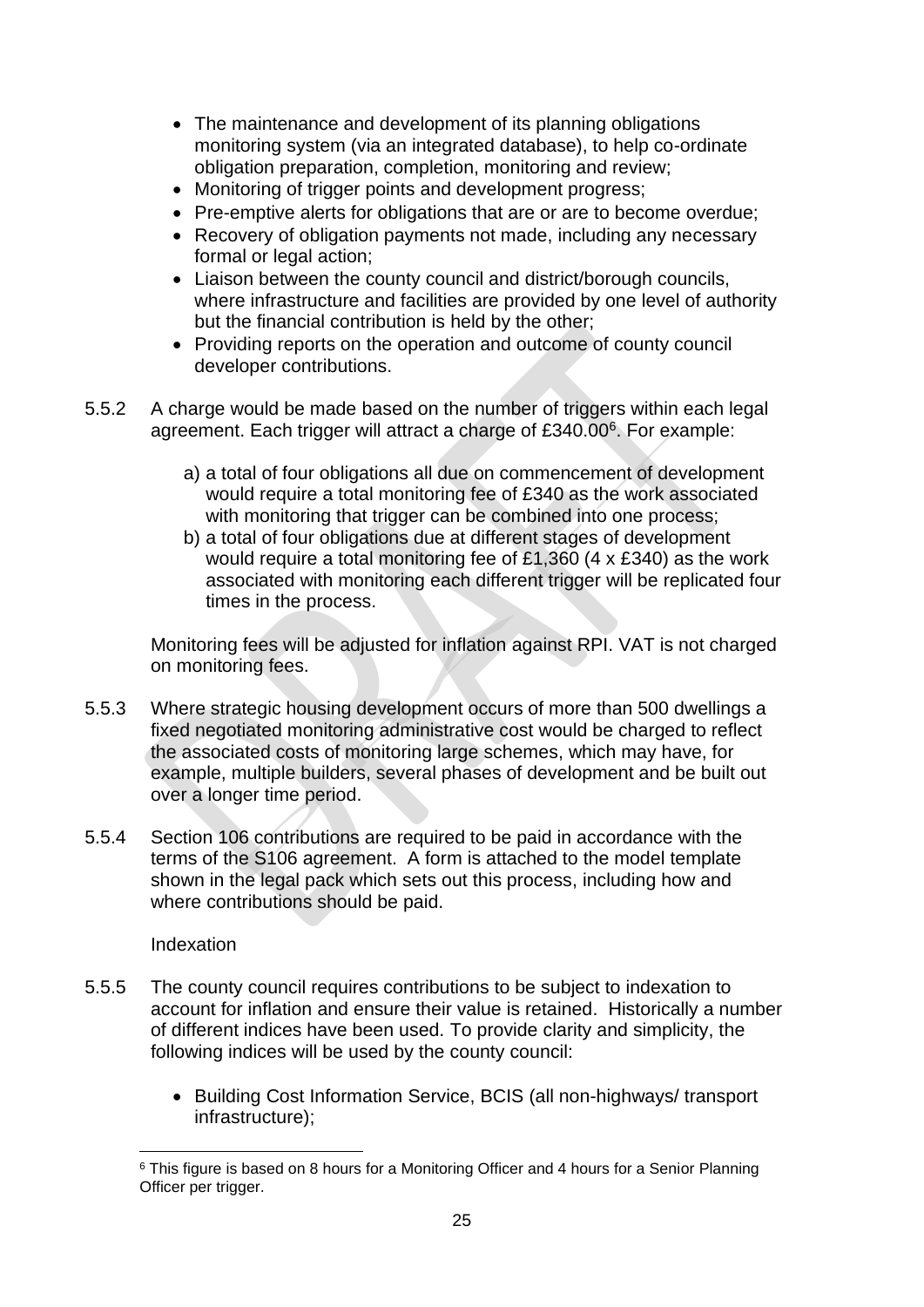- SPON'S Index (Highways and transportation);
- Confederation of Passenger Transport Index, CPT (Passenger Transport i.e. bus services); and
- Retail Price Index, RPI (travel plans).
- 5.5.6 Indexation should be applied from the date at which the costs are set not at the point of committee or S106 agreement. Each agreement will detail specifically how indexation should be applied.

Receipts and spend

- 5.5.7 Once received, contributions are held and spent in accordance with the relevant S106. Financial contributions are monitored and tracked to expenditure on specified projects to ensure that it occurs within relevant timeframes as set out in the legal documents.
- 5.5.8 Annual Infrastructure Funding Statements will be published by the county council. If a contribution is not spent within the timeframes identified within the S106 it will be refunded to the relevant party as prescribed within the deed. Information on expenditure can be made available on request.
- 5.5.9 The county council maintains a register of all planning obligations and follows a clear internal process to approve spend. Its planning obligation processes are regularly audited and if necessary, recommendations made to senior officers to ensure improvements can be made where possible.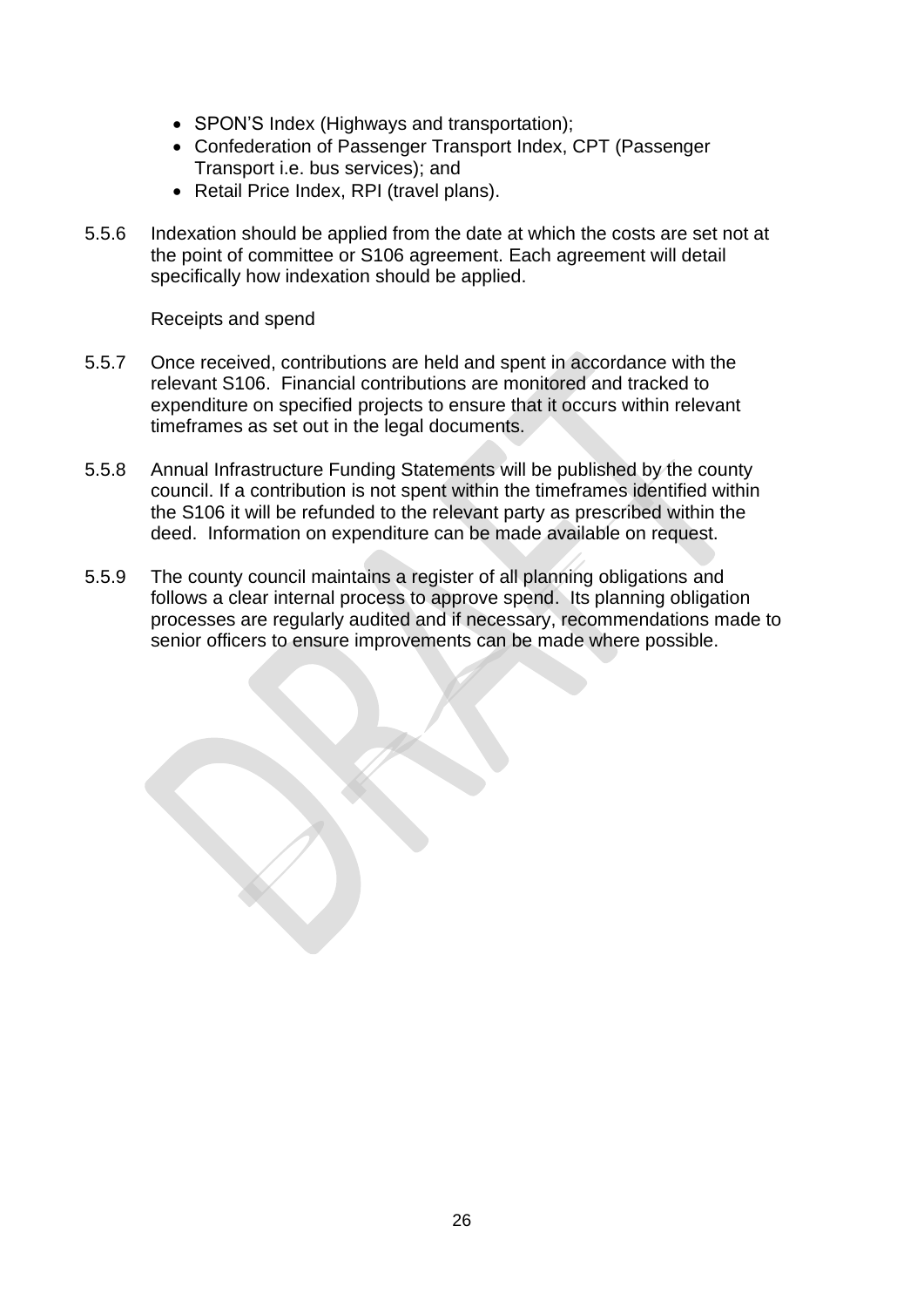# **Developer Contributions Guidance 2021**

# **Appendix 1 – Contacts**

# **Hertfordshire County Council Service Structures**

|                                                                                                                                                                                                                                                                                                                                                                                                                                                                   |                                                                                                                                                                                                                    | <b>Hertfordshire County Council</b><br><b>Chief Executive; Owen Mapley</b>                                                                                    |                                                                                                                                          |
|-------------------------------------------------------------------------------------------------------------------------------------------------------------------------------------------------------------------------------------------------------------------------------------------------------------------------------------------------------------------------------------------------------------------------------------------------------------------|--------------------------------------------------------------------------------------------------------------------------------------------------------------------------------------------------------------------|---------------------------------------------------------------------------------------------------------------------------------------------------------------|------------------------------------------------------------------------------------------------------------------------------------------|
| <b>Highways and Transportation</b><br><b>Director: Mark Kemp</b><br><b>Assistant Director: Anthony Boucher</b><br>Head of Service: Rupert Thacker &<br>Jonathan Wickham                                                                                                                                                                                                                                                                                           | <b>Children's Services</b><br>(Early Childhood Services and<br><b>School Place Planning)</b><br><b>Director: Jenny Coles</b><br><b>Operations Director: Simon Newland</b><br><b>Head of Service: Pauline Davis</b> | <b>Youth Connexions</b><br>(YC Hertfordshire)<br><b>Director: Jenny Coles</b><br><b>Operations Director: Jo Fisher</b><br><b>Head of Service: Andy Manson</b> | <b>Library Services</b><br>Director: Scott Crudgington<br><b>Assistant Director: Taryn Pearson</b><br><b>Head of Service: Alex James</b> |
| <b>Community Protection/</b><br><b>Waste Disposal Authority</b><br><b>Adult Care Services</b><br>(Herts Fire & Rescue)<br><b>Director: Mark Kemp</b><br>Director: Chris Badger<br>Director/ (Chief Fire Officer): Darryl<br><b>Assistant Director: Simon Aries</b><br><b>Operations Director: Helen Maneuf</b><br>Keen<br><b>Head of Service: Matt King</b><br>Head of Service: Kulbir Lalli<br>Deputy Chief: Chris Bigland<br><b>Assistant Chief: Steve Tant</b> |                                                                                                                                                                                                                    |                                                                                                                                                               |                                                                                                                                          |
|                                                                                                                                                                                                                                                                                                                                                                                                                                                                   | Director: Mark Kemp, Assistant Director: Colin Haigh, Head of Service: Sarah McLaughlin                                                                                                                            | <b>Growth &amp; Infrastructure Unit</b>                                                                                                                       |                                                                                                                                          |
|                                                                                                                                                                                                                                                                                                                                                                                                                                                                   |                                                                                                                                                                                                                    |                                                                                                                                                               |                                                                                                                                          |
| Supported by:                                                                                                                                                                                                                                                                                                                                                                                                                                                     | <b>Estates</b><br>Director for Resources: Scott Crudgington<br>Assistant Director: Sass Pledger<br>Head of Service: Emily White                                                                                    | Legal<br>Chief Legal Officer: Quentin Baker<br>Head of the Environment and Property<br>Law Group: Gavin Milnthorpe<br>Principal Lawyer: Damian Ogbonnaya      |                                                                                                                                          |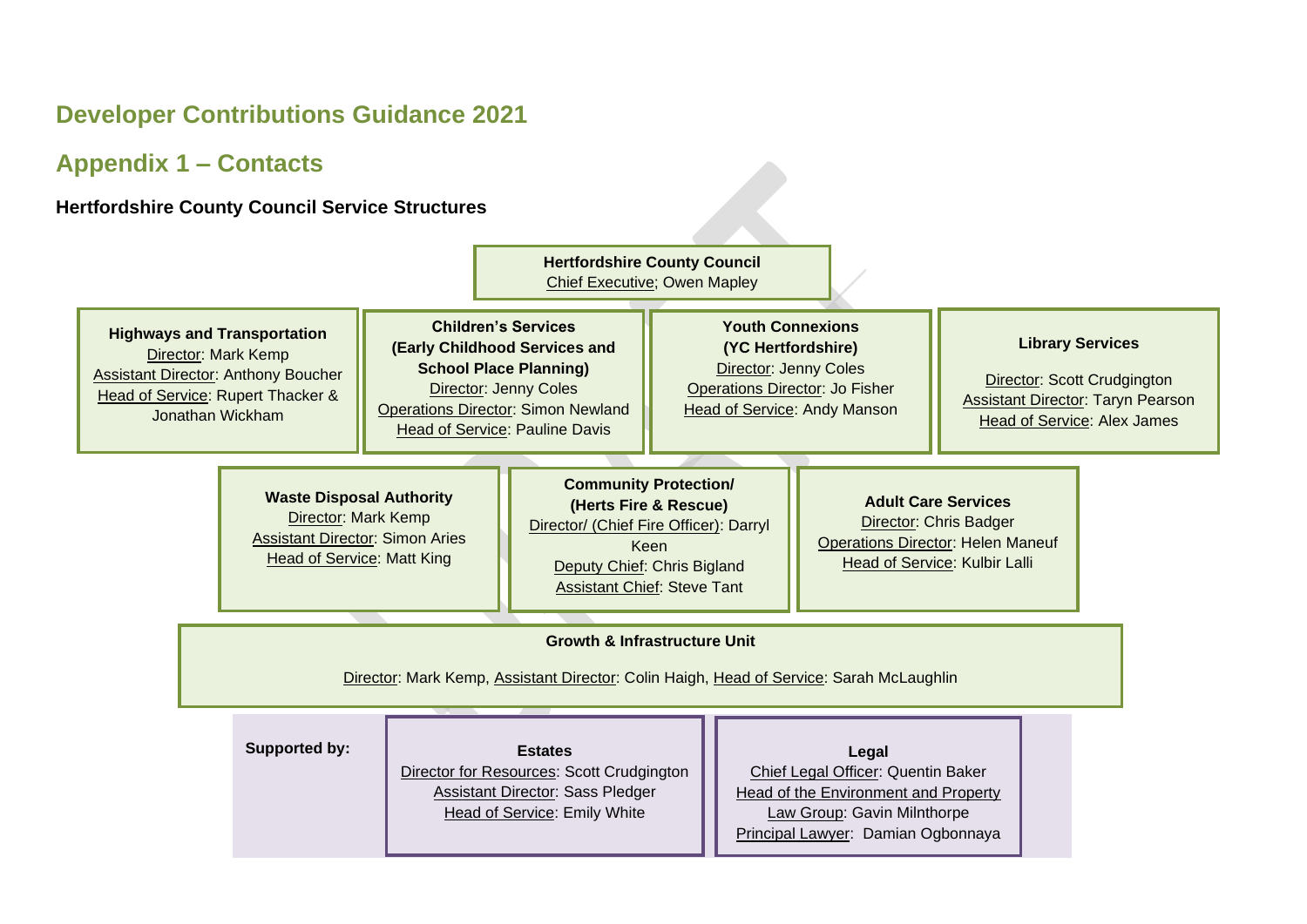# **Hertfordshire County Council Contacts for Developer Contributions**

|                                      | <b>Non-transport services</b>                                                                                                       | <b>Transport services</b>                                                                                             |                                                                 |
|--------------------------------------|-------------------------------------------------------------------------------------------------------------------------------------|-----------------------------------------------------------------------------------------------------------------------|-----------------------------------------------------------------|
| <b>Local Planning Authority</b>      | <b>Lead: Sarah McLaughlin</b>                                                                                                       | <b>Lead: Mark Youngman</b>                                                                                            | <b>Lead: Roger Flowerday</b>                                    |
|                                      | <b>Growth and Infrastructure Unit</b>                                                                                               | <b>Highways Planning</b>                                                                                              | <b>Local Plans, Strategic Development</b><br>& Future Transport |
|                                      | growth@hertfordshire.gov.uk                                                                                                         | highwaysplanning@hertfordshire.gov.uk                                                                                 |                                                                 |
| <b>North East</b>                    |                                                                                                                                     |                                                                                                                       | Countywide                                                      |
| Borough of Broxbourne Council        | Team Leader: Antony Proietti.                                                                                                       |                                                                                                                       |                                                                 |
| East Hertfordshire District Council  | Supported by: Ben Bowles, Sarah<br>Burgess, Trish Lyons, Christine<br>Perkins, Xavier Preston.<br><b>Garden Towns: Matthew Wood</b> | Development Manager: Matthew<br>Armstrong.                                                                            |                                                                 |
| Stevenage Borough Council            |                                                                                                                                     | <b>Supported by Senior Development</b><br>Officers: Ania Jakacka, Roger Taylor<br>and a team of Development Officers. |                                                                 |
| North Hertfordshire District Council |                                                                                                                                     |                                                                                                                       | Development Manager: James Dale.                                |
| Welwyn Hatfield Borough Council      |                                                                                                                                     |                                                                                                                       | Senior Development Officer: Oliver                              |
| <b>South West</b>                    |                                                                                                                                     |                                                                                                                       | Sowerby.                                                        |
| Dacorum Borough Council              | Team Leader: Russell Monck.                                                                                                         |                                                                                                                       | Development Officers: Adrian                                    |
| Hertsmere Borough Council            | Supported by: Terri Brooks,                                                                                                         | Development Manager: Alan Story.<br>Supported by Senior Development                                                   | McHale, Faye Panah and Jenny<br>Applestone.                     |
| St Albans City & District Council    | Jamie Alderson, Martin Wells and<br>Velda Wong.                                                                                     | Officers: Adam Whinnett, Samuel                                                                                       |                                                                 |
| <b>Three Rivers District Council</b> |                                                                                                                                     | Tearle and a team of Development<br>Officers.                                                                         |                                                                 |
| <b>Watford Borough Council</b>       | Garden Towns: TBC.                                                                                                                  |                                                                                                                       |                                                                 |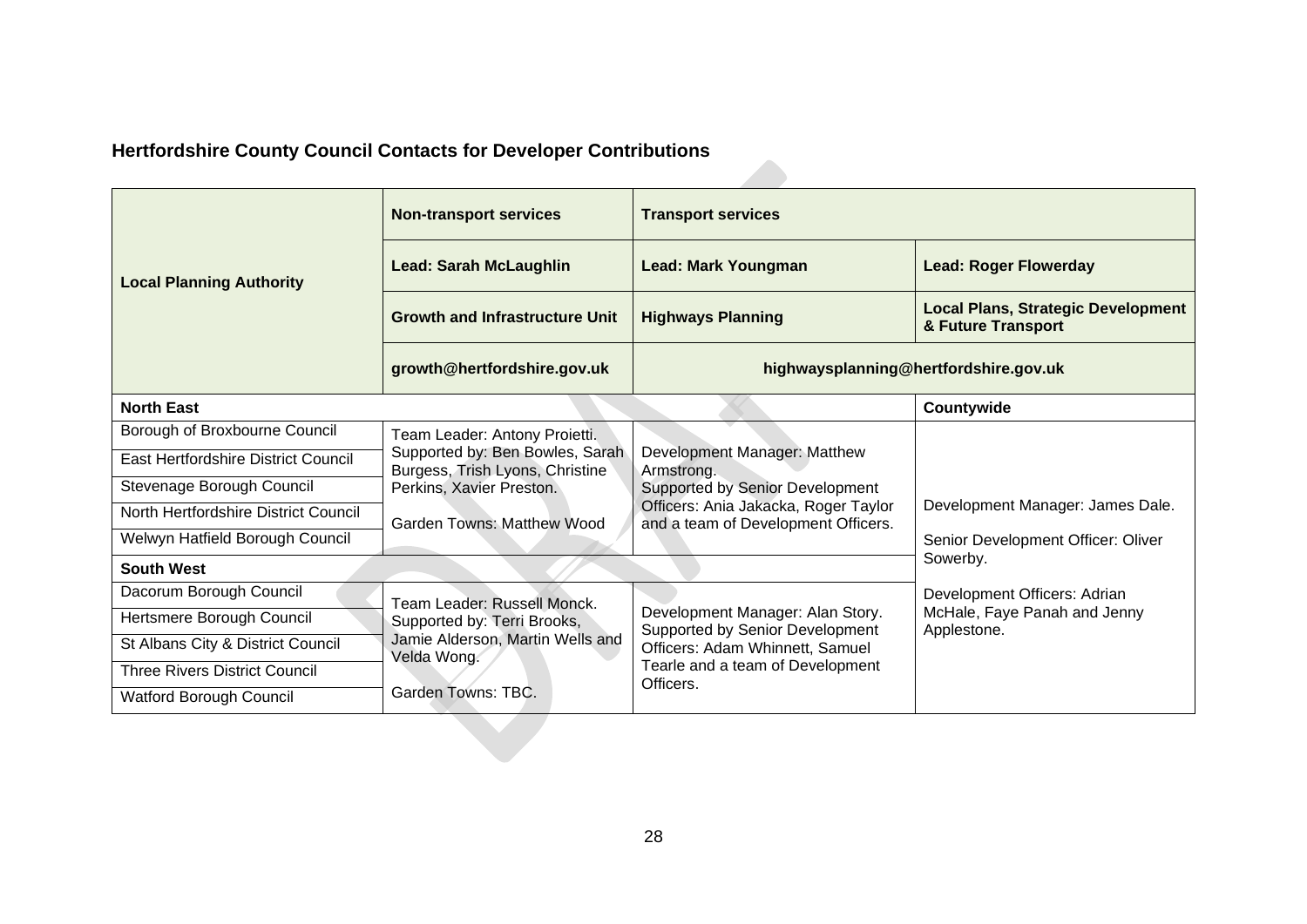| <b>BOROUGH OF<br/>BROXBOURNE</b>           | Borough of Broxbourne                   | www.broxbourne.gov.uk<br>01992 785555     |
|--------------------------------------------|-----------------------------------------|-------------------------------------------|
| <b>DACORUM</b><br>BOROUGI                  | Dacorum Borough Council                 | www.dacorum.gov.uk<br>01442 228000        |
|                                            | East Hertfordshire District Council     | www.eastherts.gov.uk<br>01279 655261      |
| <b>HERTSMERE</b>                           | Hertsmere Borough Council               | www.hertsmere.gov.uk<br>0208 207 2277     |
|                                            | North Hertfordshire District<br>Council | www.north-herts.gov.uk<br>01462 474000    |
| <b>Stevenage</b><br><b>BOROUGH COUNCIL</b> | Stevenage Borough Council               | www.stevenage.gov.uk<br>01438 242242      |
|                                            | St Albans City & District Council       | www.stalbans.gov.uk<br>01727 866100       |
|                                            | <b>Three Rivers District Council</b>    | www.threerivers.gov.uk<br>01923 776611    |
| <b>WATFORD</b>                             | <b>Watford Borough Council</b>          | www.watford.gov.uk<br>01923 226400        |
|                                            | Welwyn Hatfield Borough Council         | www.welhat.gov.uk<br>01707 357000         |
| <b>Hertfordshire</b>                       | Hertfordshire County Council            | www.hertfordshire.gov.uk<br>0300 123 4040 |

# **Hertfordshire Local Planning Authorities:**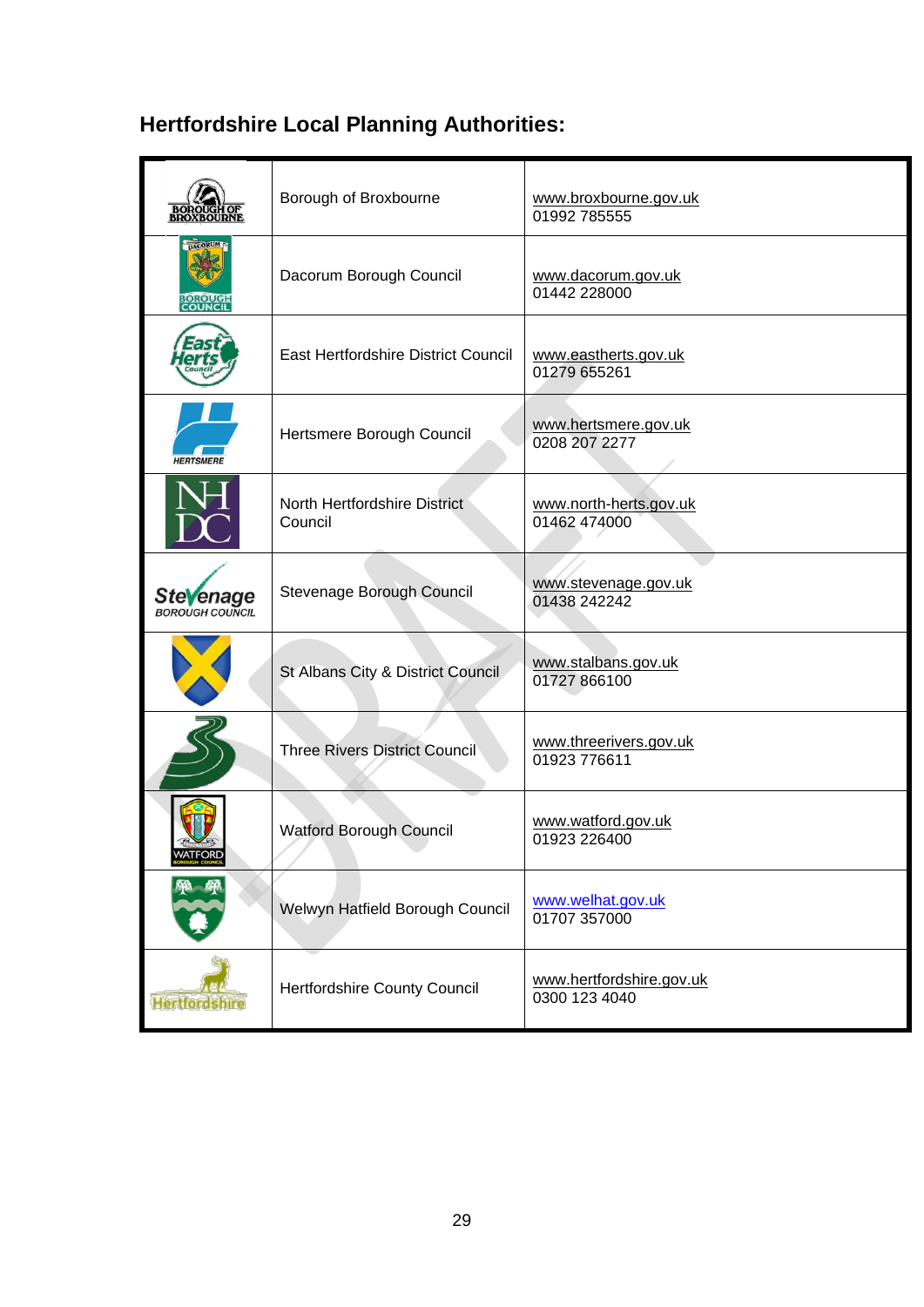# **Developer Contributions Guidance 2021**

# **Appendix 2 – Land specification: education**

Please refer to the notes below to support work on initial feasibility for the land/build requirement of a new two form of entry (2FE) primary school. For alternative school sizes, please contact Hertfordshire County Council at **[growth@hertfordshire.gov.uk](mailto:growth@hertfordshire.gov.uk).**

When working with developers on potential new school sites, the county council asks the developers to check the site against the following criteria which forms part of the draft summary terms used for the S106 agreements.

We are aware there may be site issues, such as gradient or drainage, and therefore such issues would need further investigation to clarify suitability of the space for external sports and other school facilities. The investigation findings will assist demonstrating the potential of the site to meet school standards.

# **Typical standard initial draft - A 'suitable' site being one that is;**

- of regular shape;
- relatively flat (not more than 1:20 gradient);
- free of physical landscape or topographical features or other things which might constrain its development and use for its intended purpose;
- the Owner shall provide results of site investigations for the proposed School Land carried out to the relevant current British and European Standards, including BS 5930, BS EN 1997 – 1 BSEN 1997 – 2 and all related standards referred to therein. This shall determine load bearing capacity of soils, soil types (and depths), type and location of any contamination and ground water level;
- insurances through collateral warranties will provide the county council with redress from the provider in the event of error or inaccuracy;
- drainage there will be a requirement by the approving authorities to provide a drainage strategy. The Owner will design and install a network to facilitate additional and appropriate capacity including surface water storage. A connection will be available at the site boundary. Foul water capacity will be available to the site boundary and will connect to an adoptable drainage system. The connection points for both foul and surface water drainage will be located to avoid the need to provide pumping infrastructure;
- free from contamination (to such extent as is appropriate for the intended use of the site);
- free from any protected species (any appropriate mitigation measures to be wholly completed by the transferor);
- within flood Zone 1: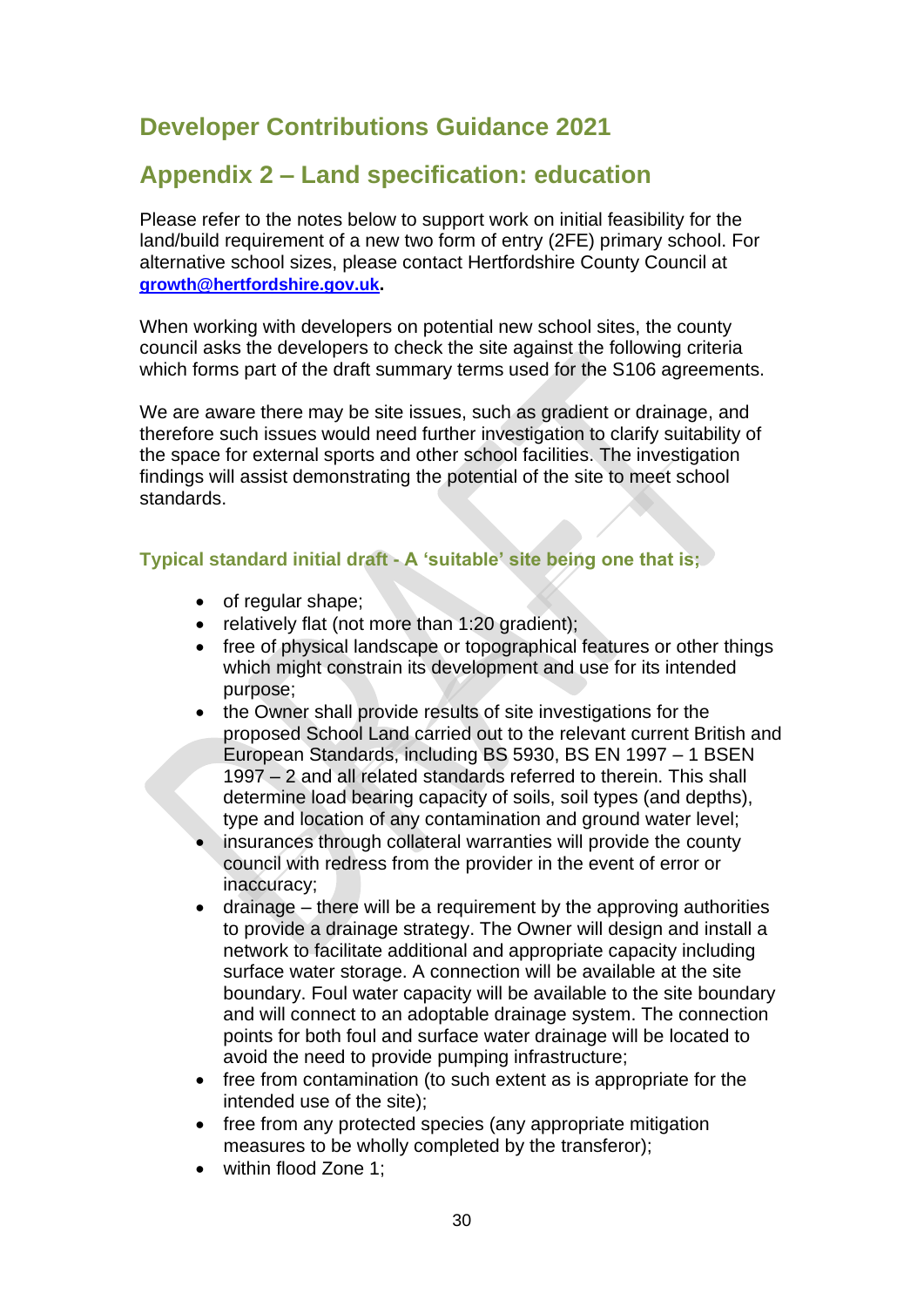- noise level of the intended outdoor play areas within British Standard Requirements (based on after construction phase is finished);
- consistent low levels of air pollutants (gases and particulates) likely to adversely impact upon the health and wellbeing of all users. Baseline air quality monitoring of a nature and scope proportionate to the sensitivity of the proposed location and to be agreed by the county council should be undertaken in advance of a planning application; reliance solely upon modelled assessments will not be considered a sufficient method through which the exposure of the school community to poor air quality can be objectively considered;
- having direct access from a highway of an adoptable standard with achievable/viable opportunity for walking and cycling as the preferred mode of travel;
- vacant possession.

Sports England may also direct the approach to design and delivery of outdoor space and, for completeness, up to date Sports England guidance should also be referred to.

The transferor should prepare the necessary survey evidence required for Hertfordshire County Council to be satisfied that the site is suitable for educational use.

Developers/ site promoters are advised to consider access to the education land early in the masterplanning process. The county council would expect consideration of a construction access to the land, and direct access from a highway of an adoptable standard at the point the school becomes operational.

#### **Initial Feasibility**

The county council's site standards are based on Department for Education guidance "Area guidelines for mainstream schools: Building Bulletin 103" (BB103).

As each site is different, there must be consideration to town planning requirements and any abnormals such as:

- highways (access, constraints, improvements) car parking, cycle bays, drop off and turning circles;
- abnormals leading to site constraints such as; topography, trees, ancient woodland, contaminated land, archaeological remains & ancient monuments;
- sewers, drainage and sustainable drainage such as balancing ponds or swales (which can require considerable land take depending on design);
- fencing and hedging; and/or
- external storage, refuse area and recycling point.